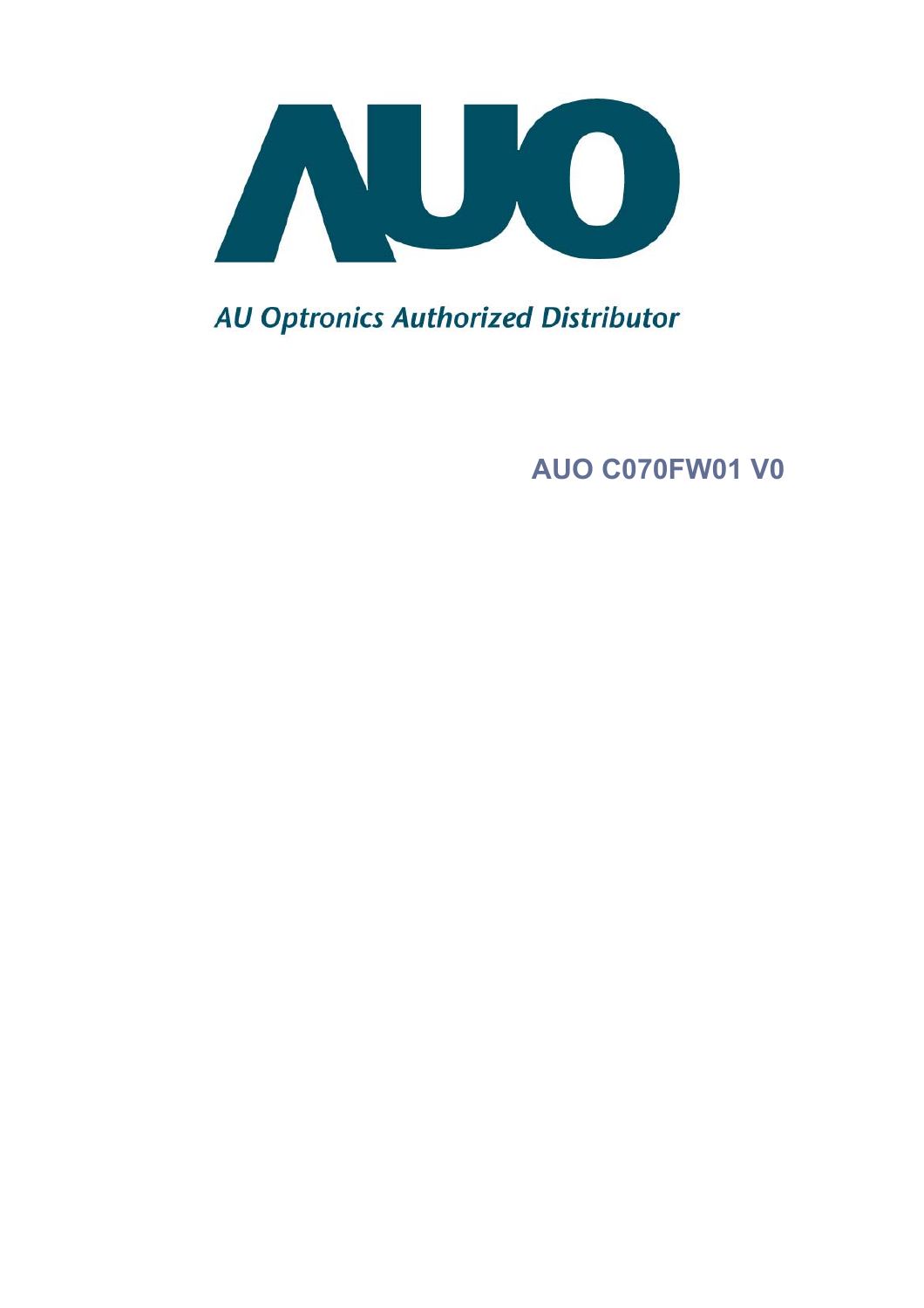

| Version     | 0.3           |
|-------------|---------------|
| Total pages |               |
| Date        | 18. May, 2007 |

# **Product Specification**

# **7**!**color TFT-LCD module**

MODEL NAME: C070FW01 V0

 $($   $\blacklozenge$  ) Preliminary Specification ( ) Final Specification

## **Rohs Compliance**

Note: The content of this specification is subject to change.

**©** 2006 AU Optronics All Rights Reserved, Do Not Copy.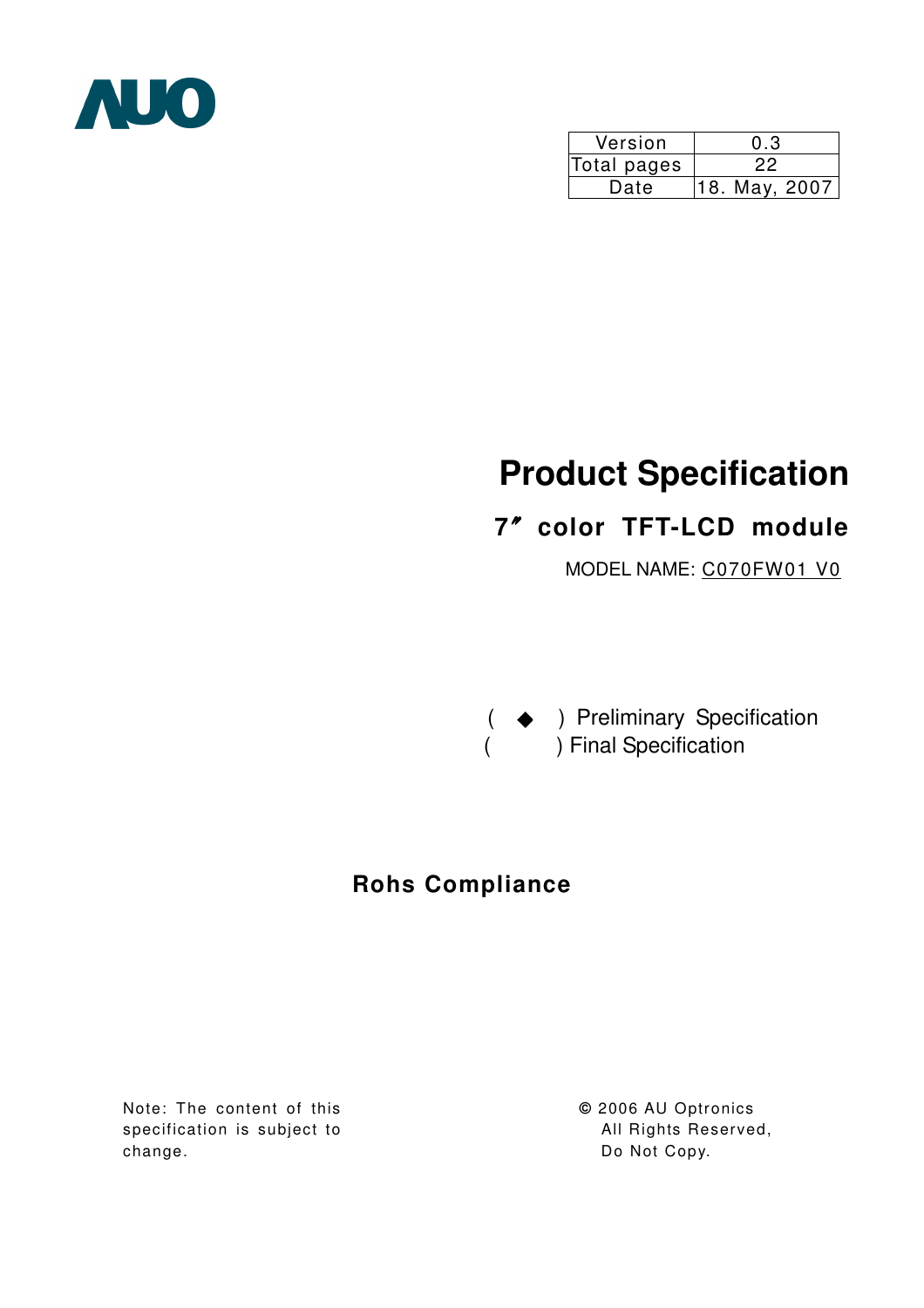

| Version            | Revise Date Page |                  | Content                                                       |
|--------------------|------------------|------------------|---------------------------------------------------------------|
| Draft <sub>0</sub> | 06. Mar, 2006    | $\pmb{0}$        | First draft.                                                  |
| Draft 0.1          | 20. Nov, 2006    | 6                | Update lamp current maximum value to 6.5mArms                 |
| Draft 0.2          | 03. May, 2007    | $\boldsymbol{0}$ | <b>Rohs Compliance</b>                                        |
|                    |                  | 3                | Display Resolution - 480RGBx234; Gray scale inversion         |
|                    |                  | 5                | CCFL - VL (3000vrms); Storage/Operation temp. range           |
|                    |                  | 5                | Note 2 : add MOD                                              |
|                    |                  | 6                | $V$ -COM $\rightarrow$ AC Component; Note 2; Note 3;          |
|                    |                  | 6                | Discharge stablization time $\rightarrow$ 3 min.              |
|                    |                  | 8                | Note $3\rightarrow$ For Partial Mode(4:3)                     |
|                    |                  | 9                | Power Sequence $\rightarrow$ T5h $\leq$ 25ms; T8 $\geq$ 1.5ms |
|                    |                  | 10               | <b>Add NTSC ratio</b>                                         |
|                    |                  | 12               | Add testing regulation; Add cycle time for vibration          |
|                    |                  |                  | 14,15 Update drawing                                          |
| Draft 0.3          | 18. May, 2007    | 5                | Update Maximum operation temp.                                |
|                    |                  | 6                | Add MOD into Note 2 --- Electrical Charisterics               |
|                    |                  | 12               | <b>Reliability test items (Note 2) → 改為 Note 3</b>            |
|                    |                  |                  |                                                               |
|                    |                  |                  |                                                               |
|                    |                  |                  |                                                               |
|                    |                  |                  |                                                               |
|                    |                  |                  |                                                               |
|                    |                  |                  |                                                               |
|                    |                  |                  |                                                               |
|                    |                  |                  |                                                               |
|                    |                  |                  |                                                               |
|                    |                  |                  |                                                               |
|                    |                  |                  |                                                               |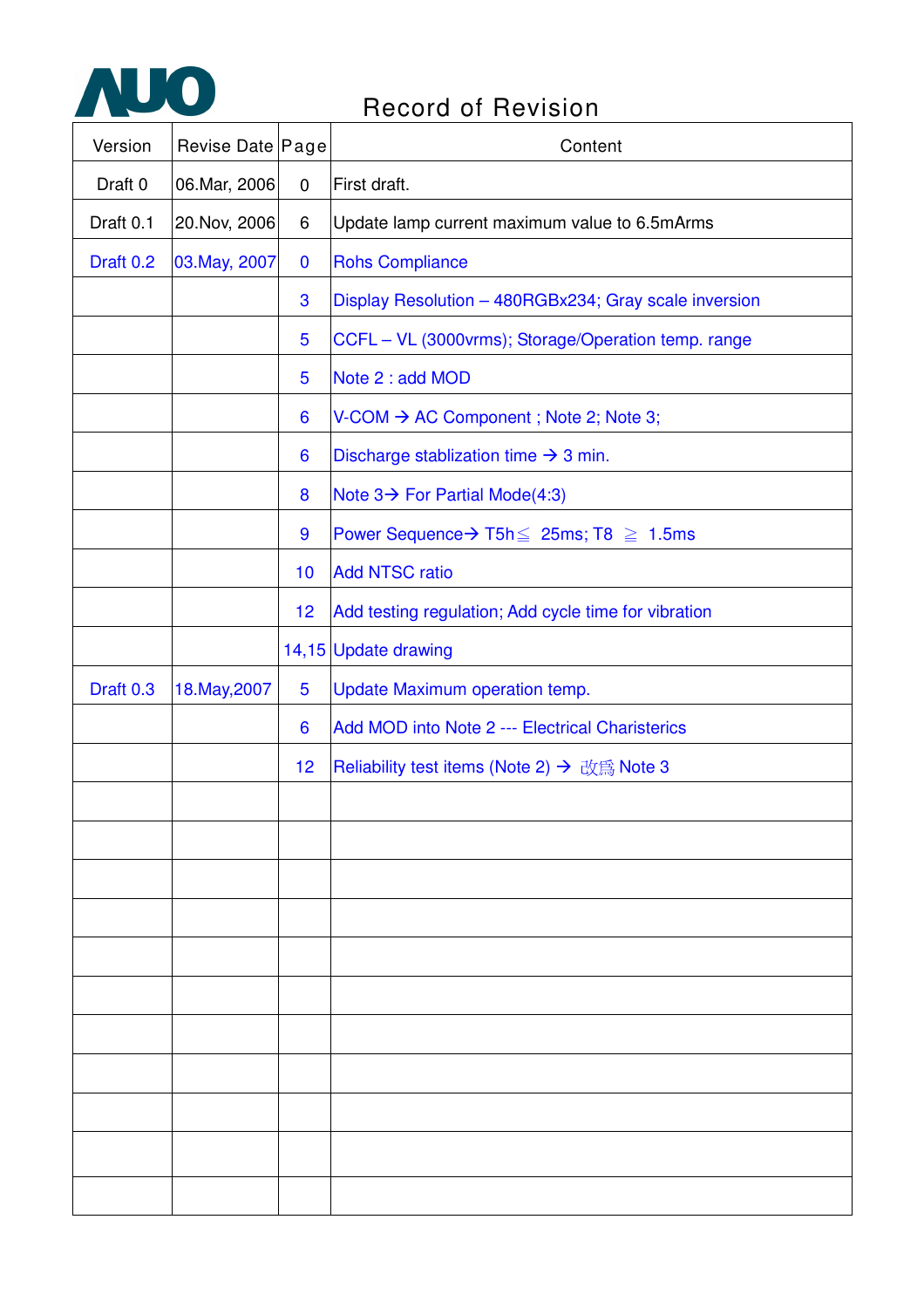#### **Contents:**

|  | P <sub>3</sub> |
|--|----------------|
|  | P <sub>4</sub> |
|  | P <sub>4</sub> |
|  | P <sub>4</sub> |
|  |                |
|  | P <sub>5</sub> |
|  |                |
|  |                |
|  |                |
|  |                |
|  |                |
|  |                |
|  |                |
|  | P <sub>8</sub> |
|  | <b>P10</b>     |
|  |                |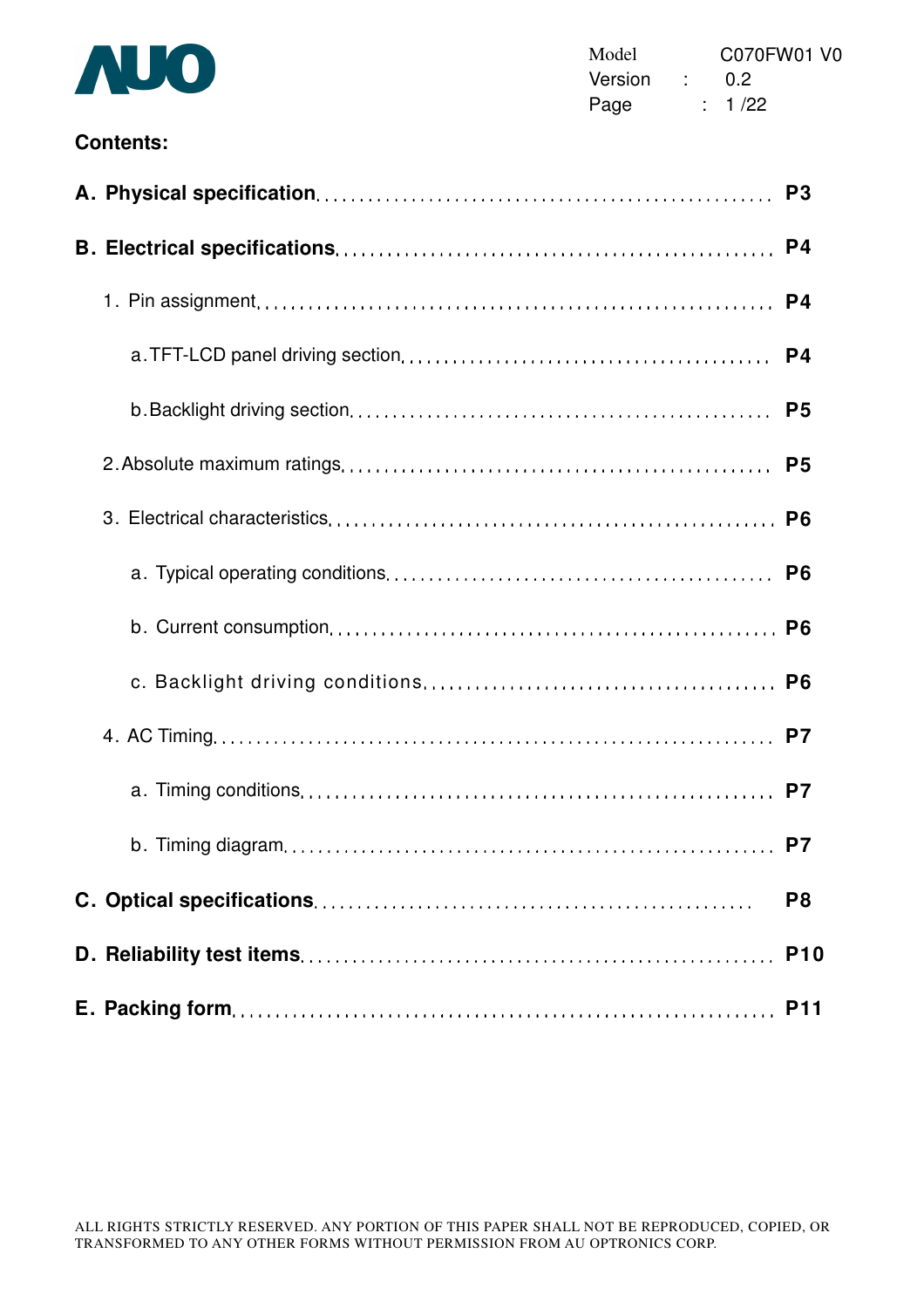

| Model   |  | C070FW01 V0 |  |
|---------|--|-------------|--|
| Version |  | 0.2         |  |
| Page    |  | : 2/22      |  |

| <b>Appendix:</b>                  |     |
|-----------------------------------|-----|
|                                   |     |
|                                   |     |
|                                   |     |
|                                   |     |
|                                   |     |
| Fig 5 Vertical shift clock timing | D1R |

| Fig.6-(b) Vertical timing (From down to up) $\dots\dots\dots\dots\dots\dots\dots\dots\dots\dots\dots\dots$ |  |
|------------------------------------------------------------------------------------------------------------|--|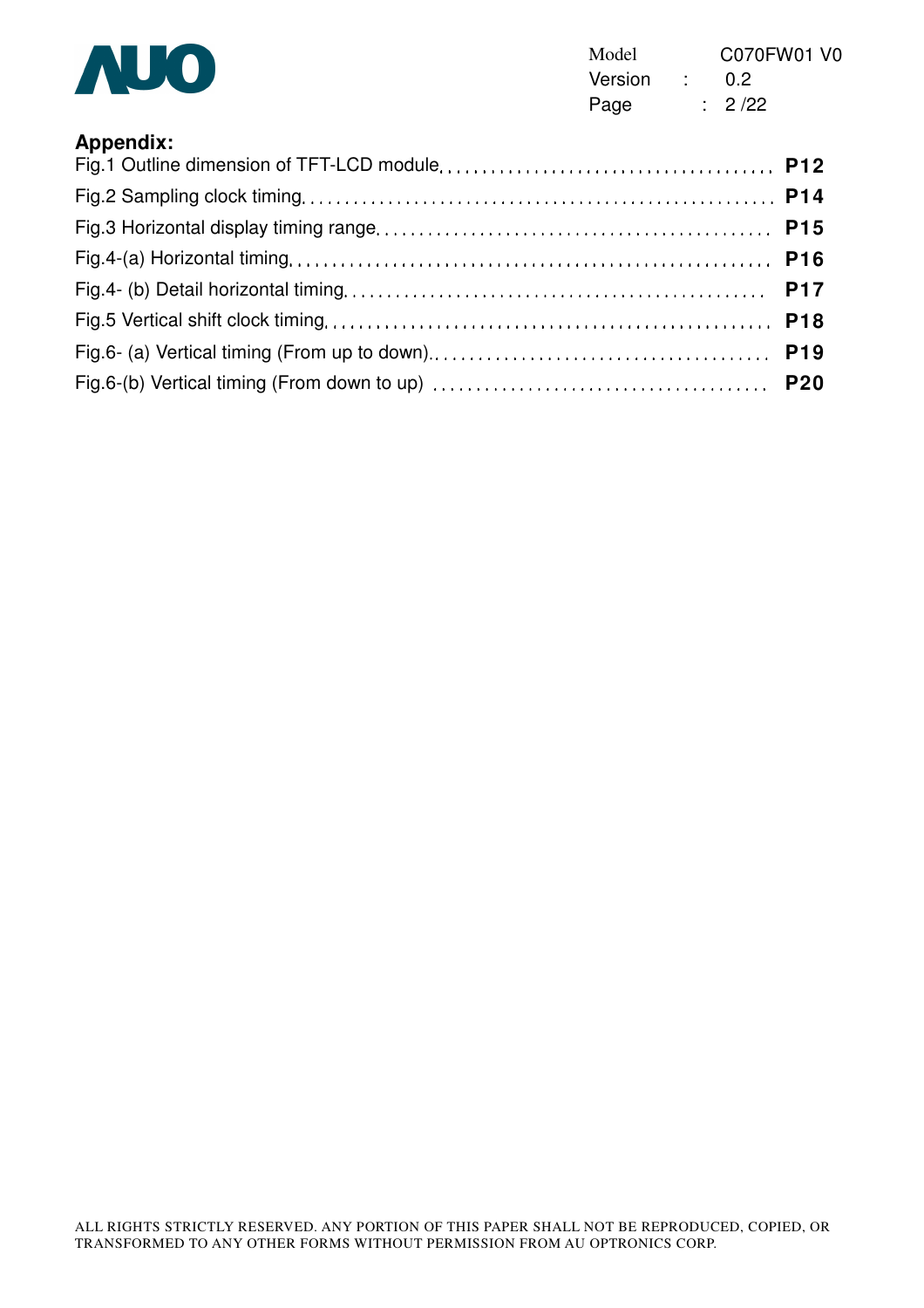

Model C070FW01 V0 Version : 0.2 Page : 3/22

#### **A. Physical specifications**

| NO.            | Item                        | <b>Specification</b>      | Remark |
|----------------|-----------------------------|---------------------------|--------|
|                | Display resolution(dot)     | 480RGB(W) × 234(H)        |        |
| $\overline{2}$ | Active area(mm)             | 154.08(W)×86.58(H)        |        |
| 3              | Screen size(inch)           | 7.0(Diagonal)             |        |
| 4              | Dot pitch(mm)               | $0.107(W)\times 0.370(H)$ |        |
| 5              | Color configuration         | R. G. B. stripe           |        |
| 6              | Overall dimension(mm)       | 164.9(W)×100.0(H)×6.0(D)  | Note 1 |
| 7              | Weight(g)                   | $160 + 10$                |        |
| 8              | Surface treatment           | AG (25%) with SWV film    |        |
| 9              | Backlight unit              | <b>CCFL</b>               |        |
| 10             | <b>Gray Scale Inversion</b> | 6 o'clock                 |        |

Note 1: Refer to Fig. 1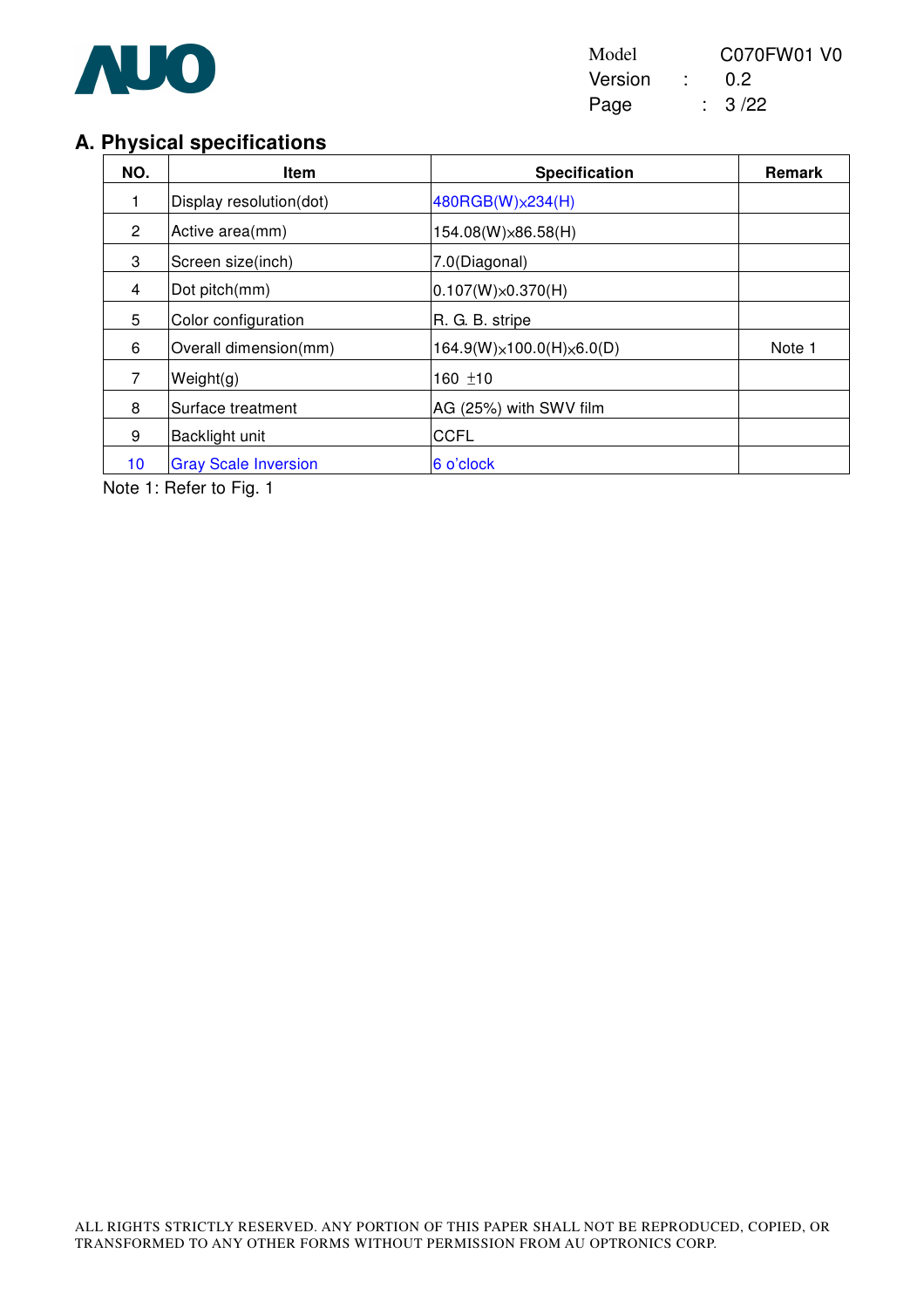

Model C070FW01 V0 Version : 0.2 Page : 4/22

### **B. Electrical specifications**

#### 1.Pin assignment

a. TFT-LCD panel driving section

| Pin no                  | Symbol           | I/O                      | <b>Description</b>                                      | Remark     |
|-------------------------|------------------|--------------------------|---------------------------------------------------------|------------|
| 1                       | <b>GND</b>       | $\overline{\phantom{a}}$ | Ground for logic circuit                                |            |
| $\overline{c}$          | $V_{\rm CC}$     | I                        | Supply voltage of logic control circuit for scan driver |            |
| 3                       | $V_{GL}$         | I                        | Negative power for scan driver                          |            |
| $\overline{\mathbf{4}}$ | $V_{GH}$         | ı                        | Positive power for scan driver                          |            |
| 5                       | <b>STVR</b>      | I/O                      | Vertical start pulse                                    | Note 1     |
| 6                       | <b>STVL</b>      | I/O                      | Vertical start pulse                                    | Note 1     |
| $\overline{7}$          | <b>CKV</b>       | ı                        | Shift clock input for scan driver                       |            |
| 8                       | U/D              | I                        | UP/DOWN scan control input                              | Note 1,2   |
| 9                       | <b>OEV</b>       | I                        | Output enable input for scan driver                     |            |
| 10                      | <b>VCOM</b>      | I                        | Common electrode driving signal                         |            |
| 11                      | <b>VCOM</b>      | I                        | Common electrode driving signal                         |            |
| 12                      | L/R              | I                        | LEFT/RIGHT scan control input                           | Note $1,2$ |
| 13                      | <b>MOD</b>       | ı                        | Sequential sampling and simultaneous sampling setting   | Note 3     |
| 14                      | OEH              |                          | Output enable input for data driver                     |            |
| 15                      | <b>STHL</b>      | I/O                      | Start pulse for horizontal scan line                    | Note 1     |
| 16                      | <b>STHR</b>      | I/O                      | Start pulse for horizontal scan line                    | Note 1     |
| 17                      | CPH <sub>3</sub> | ı                        | Sampling and shifting clock pulse for data driver       |            |
| 18                      | CPH <sub>2</sub> | I                        | Sampling and shifting clock pulse for data driver       |            |
| 19                      | CPH <sub>1</sub> | I                        | Sampling and shifting clock pulse for data driver       |            |
| 20                      | $V_{\rm CC}$     | ı                        | Supply voltage of logic control circuit for data driver |            |
| 21                      | <b>GND</b>       | $\overline{\phantom{0}}$ | Ground for logic circuit                                |            |
| 22                      | <b>VR</b>        | I                        | Alternated video signal input(Red)                      |            |
| 23                      | VG               | I                        | Alternated video signal input(Green)                    |            |
| 24                      | VB               | I                        | Alternated video signal input(Blue)                     |            |
| 25                      | AV <sub>DD</sub> | I                        | Supply voltage for analog circuit                       |            |
| 26                      | $AV_{SS}$        | $\overline{a}$           | Ground for analog circuit                               |            |

|  |  | Note 1: Selection of scanning mode (please refer to the following table) |  |
|--|--|--------------------------------------------------------------------------|--|
|--|--|--------------------------------------------------------------------------|--|

| Setting of scan<br>control input |                            |             |             | <b>IN/OUT state</b><br>for start pulse |             | <b>Scanning direction</b>                |  |
|----------------------------------|----------------------------|-------------|-------------|----------------------------------------|-------------|------------------------------------------|--|
| U/D                              | L/R                        | <b>STVR</b> | <b>STVL</b> | <b>STHR</b>                            | <b>STHL</b> |                                          |  |
| <b>GND</b>                       | $V_{\rm CC}$               | <b>OUT</b>  | IN          | OUT                                    | ΙN          | From up to down, and from left to right. |  |
| $V_{\rm CC}$                     | <b>GND</b>                 | IN          | OUT         | IN                                     | <b>OUT</b>  | From down to up, and from right to left. |  |
| <b>GND</b>                       | GND                        | OUT         | IN          | IN                                     | <b>OUT</b>  | From up to down, and from right to left. |  |
| $V_{\rm CC}$                     | $\mathsf{V}_{\mathsf{CC}}$ | IN          | OUT         | OUT                                    | ΙN          | From down to up, and from left to right. |  |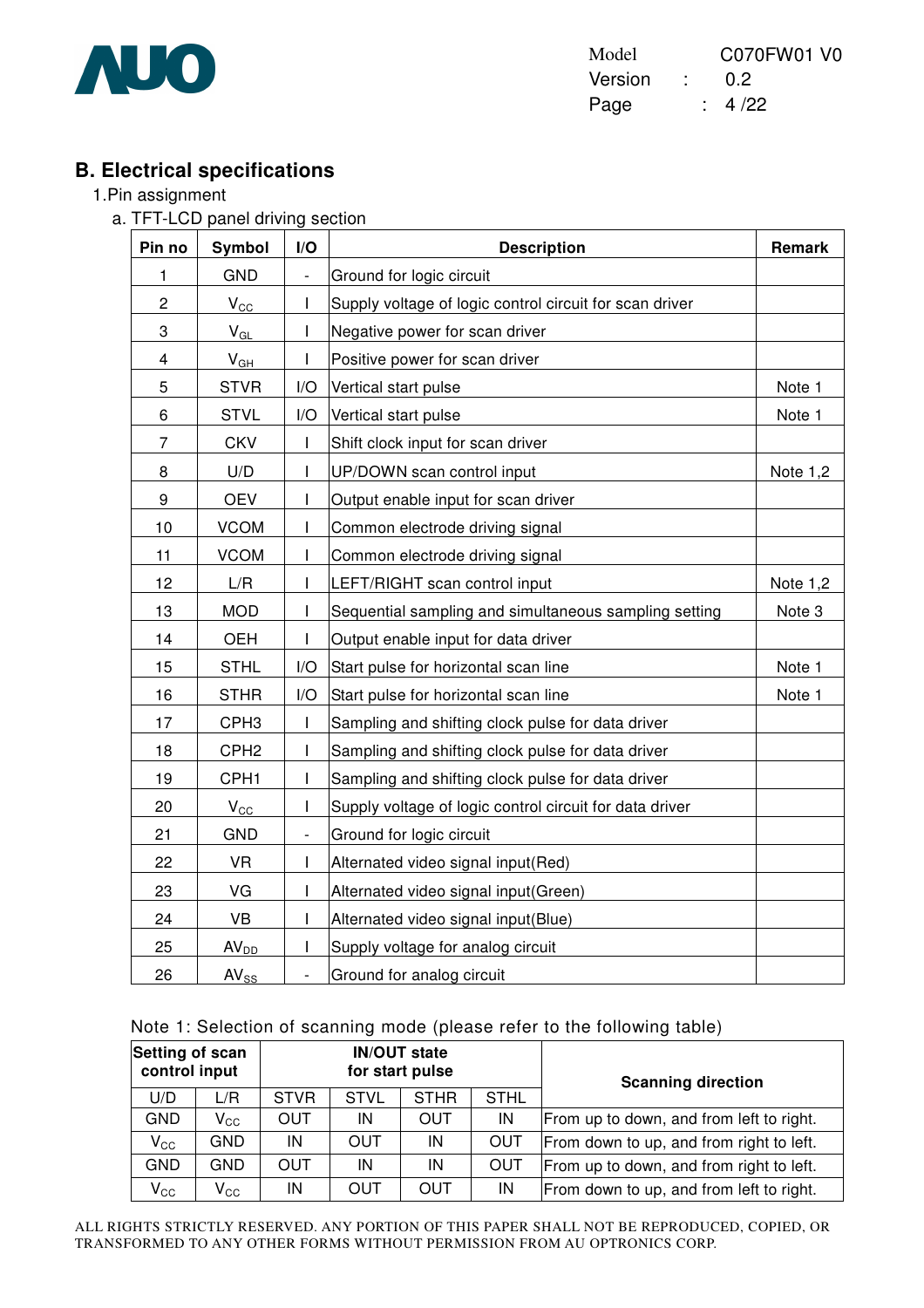

IN: Input; OUT: Output.

Note 2: Definition of scanning direction.

Refer to figure as below:



Note 3: MOD = H: Simultaneous sampling. MOD = L: Sequential sampling. Please set CPH2 and CPH3 to GND when MOD = H.

b. Backlight driving section (Refer to Figure 1)

| No. | <b>Symbol</b> | l/O | <b>Description</b>                             | Remark |
|-----|---------------|-----|------------------------------------------------|--------|
|     | HI            |     | Power supply for backlight unit (High voltage) | $- -$  |
|     | GND           |     | Ground for backlight unit                      | $- -$  |

#### 2. Absolute maximum ratings

| <b>Item</b>          | Symbol           | <b>Condition</b> | Min.                     | Max.                | <b>Unit</b>  | Remark |
|----------------------|------------------|------------------|--------------------------|---------------------|--------------|--------|
|                      | $V_{\rm CC}$     | $GND=0$          | $-0.3$                   | 7                   | V            |        |
|                      | AV <sub>DD</sub> | $AV_{SS}=0$      | $-0.3$                   | 7                   | V            |        |
| Power voltage        | $V_{GH}$         |                  | $-0.3$                   | 18                  | V            |        |
|                      | $V_{GL}$         | $GND=0$          | $-15$                    | 0.3                 | V            |        |
|                      | $V_{GH}-V_{GL}$  |                  | $\overline{\phantom{a}}$ | 33                  | V            |        |
|                      | $V_i$            |                  | $-0.3$                   | $AVDD+0.3$          | v            | Note 1 |
| Input signal voltage | $V_1$            |                  | $-0.3$                   | $V_{\text{CC}}+0.3$ | ٧            | Note 2 |
|                      | <b>VCOM</b>      |                  | $-2.9$                   | 5.2                 | V            |        |
|                      | $V_L$            |                  |                          | 3,000               | <b>Vrms</b>  |        |
| <b>CCFL</b>          | IL.              |                  |                          | 10                  | mA           |        |
|                      |                  | Operation        | $-30$                    | $+85$               | $^{\circ}C$  | Note 3 |
| Temp. range          |                  | <b>Storage</b>   | $-40$                    | $+95$               | $^{\circ}$ C |        |

Note 1: VR, VG, VB.

Note 2: STHL, STHR, OEH, L/R, CPH1~CPH3, STVR, STVL, OEV, CKV, U/D,MOD Note 3: Operation temp. range means Ambient Temp.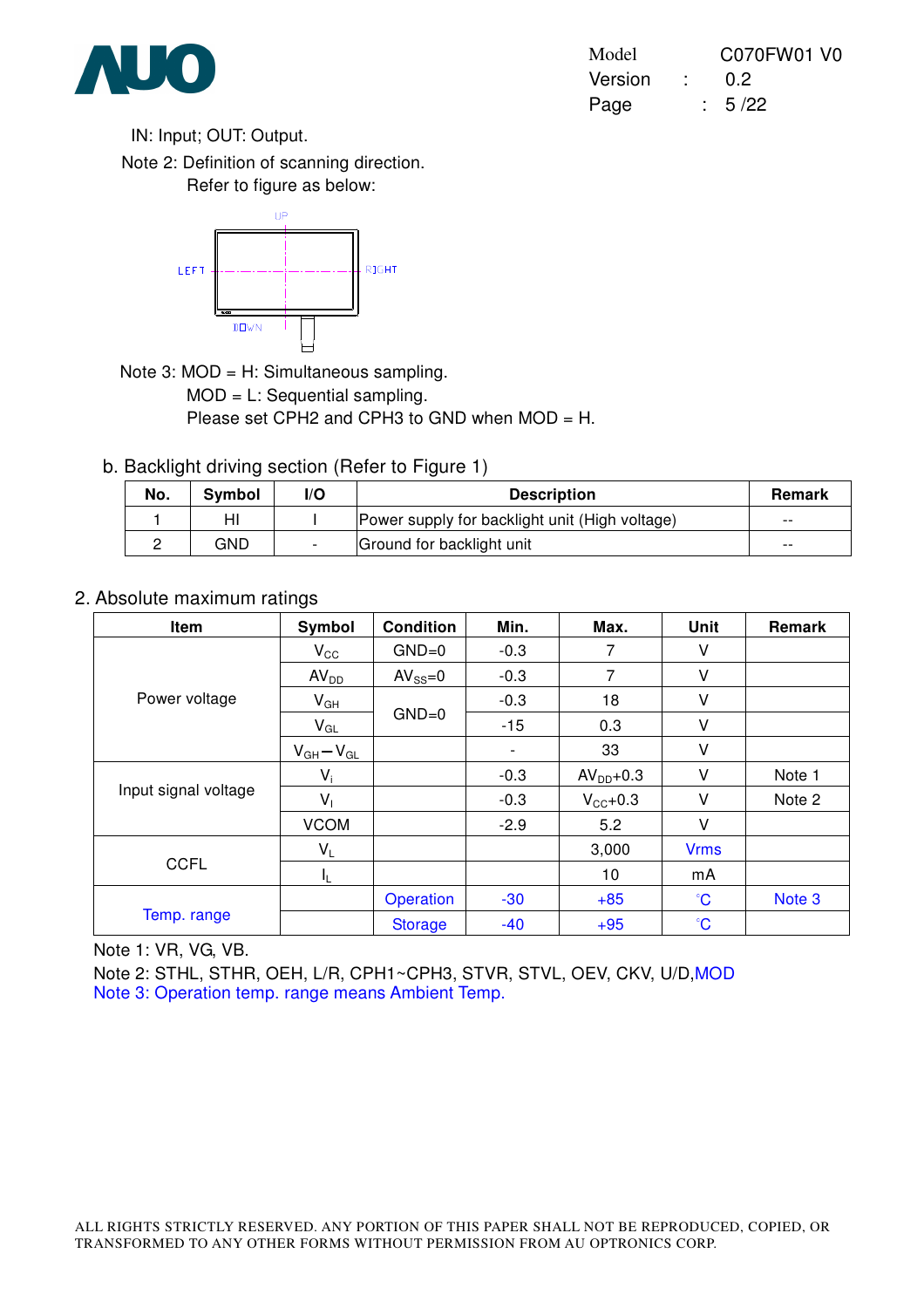

| Model   | C070FW01 V0   |
|---------|---------------|
| Version | $0.2^{\circ}$ |
| Page    | : 6/22        |

#### 3. Electrical characteristics

a. Typical operating conditions (GND=AVss=0V, Note 4 )

| ,,                | ັ<br>Item    | Symbol           | Min.                     | Typ.                     | Max.         | <b>Unit</b> | Remark              |
|-------------------|--------------|------------------|--------------------------|--------------------------|--------------|-------------|---------------------|
|                   |              | $V_{\rm CC}$     | 3                        | 5                        | 5.5          | ٧           |                     |
|                   |              | AV <sub>DD</sub> | 4.5                      | 5                        | 5.5          | V           |                     |
|                   | Power supply | $V_{GH}$         | 14.3                     | 15                       | 15.7         | V           |                     |
|                   |              | $V_{GL}$         | $-10.5$                  | $-10$                    | $-9.5$       | ٧           |                     |
|                   | Video signal | $V_{iA}$         | 0.4                      |                          | $AVDD-0.4$   | V           | Note 1              |
|                   | amplitude    | $V_{iAC}$        | $\overline{\phantom{a}}$ | 3                        |              | V           | AC component        |
|                   | (VR, VG, VB) | $V_{\text{IDC}}$ | $\overline{\phantom{0}}$ | AV <sub>DD</sub> /2      |              | v           | DC component        |
|                   |              | $V_{CAC}$        | 3.5                      | 5.6                      | 6.5          | $Vp-p$      | <b>AC</b> component |
|                   | <b>VCOM</b>  | $V_{CDC}$        | 1.4                      | 1.7                      | 2.0          | V           | DC component        |
| Input             | H Level      | $V_{\text{IH}}$  | 0.8 V <sub>CC</sub>      | $\overline{\phantom{a}}$ | $V_{\rm CC}$ | V           |                     |
| signal<br>voltage | L Level      | $V_{IL}$         | 0                        |                          | $0.2 V_{CC}$ | V           | Note 2              |

Note 1: Refer to Fig.4- (a).

Note 2: STHL, STHR, OEH, L/R, CPH1~CPH3, STVR, STVL, OEV, CKV, U/D,MOD Note 3: Be sure to apply GND,  $V_{CC}$  and  $V_{GL}$  to the LCD first, and then apply  $V_{GH}$ .

#### b. Current consumption (GND=AVss=0V)

| Parameter     | Symbol                 | <b>Condition</b> | Min.                     | Typ. | Max. | Unit      | Remark |
|---------------|------------------------|------------------|--------------------------|------|------|-----------|--------|
| Current       | I <sub>GH</sub>        | $V_{GH} = 15V$   | $\overline{\phantom{a}}$ | 0.20 | 0.5  | <b>MA</b> |        |
| for<br>driver | <b>I</b> GL            | $V_{GL} = -10V$  | -                        | 0.80 | 1.5  | <b>mA</b> |        |
|               | $I_{\rm CC}$           | $V_{CC} = 5V$    | $\overline{\phantom{0}}$ | 3.0  | 6.0  | <b>mA</b> |        |
|               | <b>I</b> <sub>DD</sub> | $AVDD=5V$        | $\overline{\phantom{0}}$ | 17.0 | 30   | <b>MA</b> |        |

#### c. Backlight driving conditions (Self-heating type)

| <b>Parameter</b>                       | Symbol      | Min.                     | Typ.  | Max.  | Unit        | <b>Remark</b>                |
|----------------------------------------|-------------|--------------------------|-------|-------|-------------|------------------------------|
| Lamp voltage                           | $V_L$       | 513                      | 570   | 627   | Vrms        |                              |
| Lamp current                           | IL.         | $\qquad \qquad$          | 6     | 6.5   | mArms       |                              |
| Frequency                              | $F_L$       | 50                       | -     | 80    | kHz         | Note 2                       |
|                                        |             |                          | 890   | 1,110 | <b>Vrms</b> | Ta = $25^{\circ}$ C, Note 4  |
| Lamp starting voltage                  | $V_{\rm S}$ |                          | 1,160 | 1,440 | Vrms        | Ta = $0^{\circ}$ C, Note 4   |
|                                        |             | $\overline{\phantom{0}}$ | 1,500 | 1,870 | <b>Vrms</b> | Ta = $-30^{\circ}$ C, Note 4 |
| Discharge<br><b>Stabilization Time</b> | Ts          |                          |       | 3     | min         |                              |
| Discharge Time lag                     | Td          |                          |       |       | sec         | Note 5                       |
| Lamp life time                         |             | 10,000                   |       |       | Hr          | Note 6                       |

Note 1: Panel surface temperature should be kept less than content of "2. Absolute maximum ratings"

Note 2: The lamp frequency should be selected as different as possible from display horizontal synchronous signal to avoid interference. (Reference value)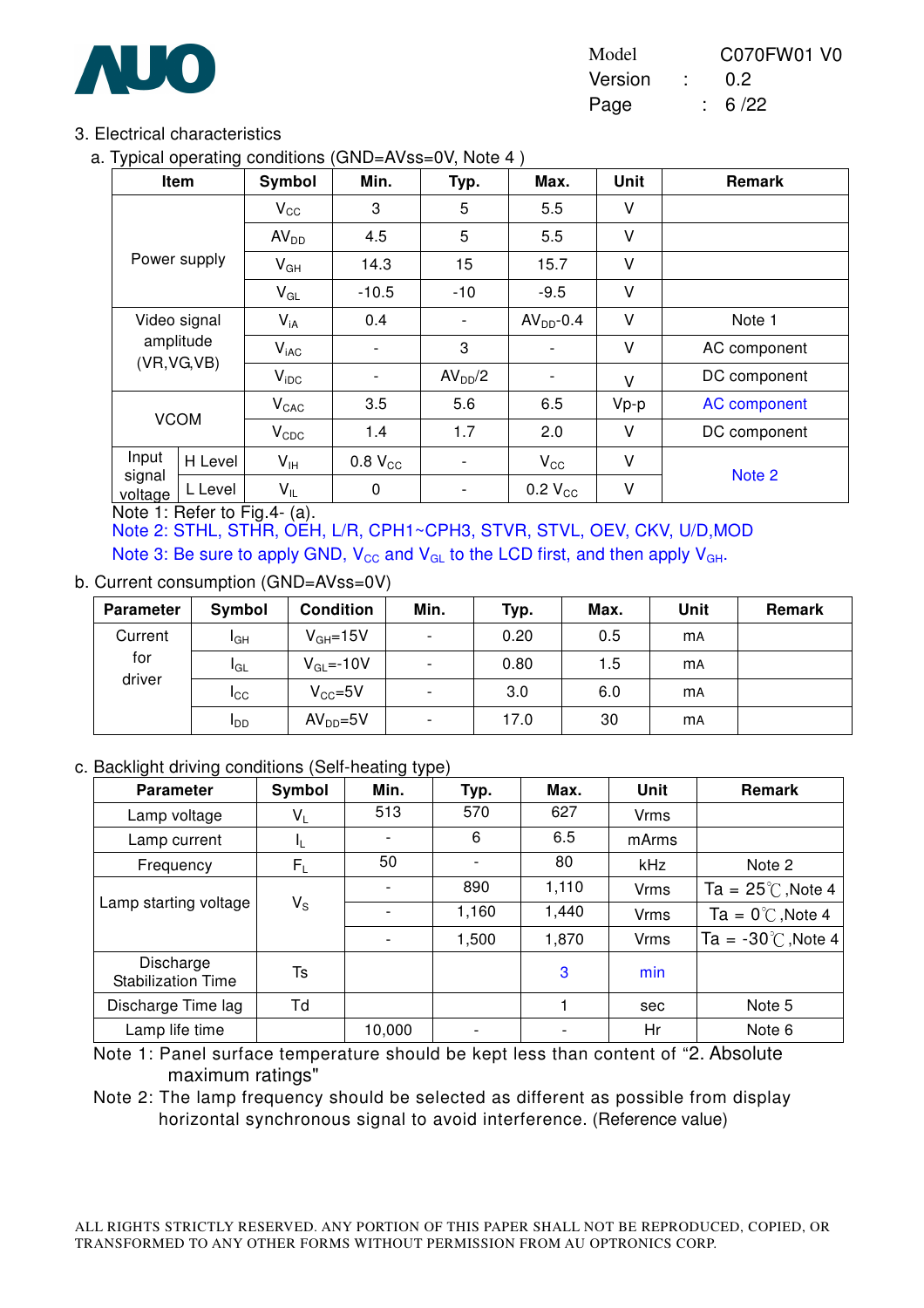

Note 3: Values of "Lamp Voltage", "Lamp power consumption" and "Starting voltage" are defined on condition of the LCD module derived by NF[AS-114B] circuit which measured from connectors of product(as below figure). However this isn't the values that we can assure stability of starting lamp on condition that the module is installed in your set.



- Note 4: The "MAX" of "Starting voltage" means the minimum voltage to light normally in the LCD module.
- Note 5: The time needed to start discharge when the over 1500Vrms voltage is continuously applied to both end of the lamp. Before testing, the lamp is left in the dark room(ambient temperature: 25+/- 2°C, ambient luminance: less than 0.1lux) for 24Hrs after lighted for 1minute at lated lamp current.
- Note 6:The" Lamp life time" is defined as the module brightness decrease to 50% original brightness at Ta=25 $\degree$ C, I<sub>L</sub>=6mA.

| <b>Parameter</b>               | Symbol                              | Min. | Typ.                     | Max.        | Unit.                          | Remark     |
|--------------------------------|-------------------------------------|------|--------------------------|-------------|--------------------------------|------------|
| Rising time                    | $t_{r}$                             |      |                          | 10          | ns                             | Note 1     |
| Falling time                   | $t_{\rm f}$                         |      |                          | 10          | ns                             | Note 1     |
| High and low level pulse width | $t_{\mathsf{CPH}}$                  | 99   | 103                      | 107         | ns                             | CPH1~CPH3  |
| CPH pulse duty                 | $t_{\text{CWH}}$                    | 40   | 50                       | 60          | $\%$                           | CPH1~CPH3  |
| CPH pulse delay                | $t_{C12}$<br>$t_{C23}$<br>$t_{C31}$ | 30   | $t_{\rm CPH}/3$          | $t_{CPH}/2$ | ns                             | CPH1~CPH3  |
| STH setup time                 | $t_{\scriptstyle\text{SUH}}$        | 20   |                          |             | ns                             | STHR, STHL |
| STH hold time                  | $t_{HDH}$                           | 20   | $\overline{\phantom{a}}$ |             | Ns                             | STHR, STHL |
| STH pulse width                | $t_{\text{STH}}$                    |      | 1                        |             | $t_{\mathsf{CPH}}$             | STHR, STHL |
| STH period                     | $t_{H}$                             | 61.5 | 63.5                     | 65.5        | $\mu$ S                        | STHR, STHL |
| OEH pulse width                | $t_{\text{OEH}}$                    |      | 1.22                     |             | $\mu$ s                        | <b>OEH</b> |
| Sample and hold disable time   | $t_{\text{DIS1}}$                   |      | 8.28                     |             | $\mu$ s                        |            |
| OEV pulse width                | $t_{OEV}$                           |      | 5.40                     |             | $\mu$ S                        | <b>OEV</b> |
| CKV pulse width                | $t_{CKV}$                           |      | 4.18                     |             | $\mu$ s                        | <b>CKV</b> |
| Clean enable time              | $t_{\text{DIS2}}$                   |      | 3.74                     |             | $\mu$ S                        |            |
| Horizontal display start       | $t_{\mathsf{SH}}$                   |      | 0                        |             | ${\mathsf T}_{\mathsf{CPH}}/3$ |            |

#### 5. AC Timing

a. Timing conditions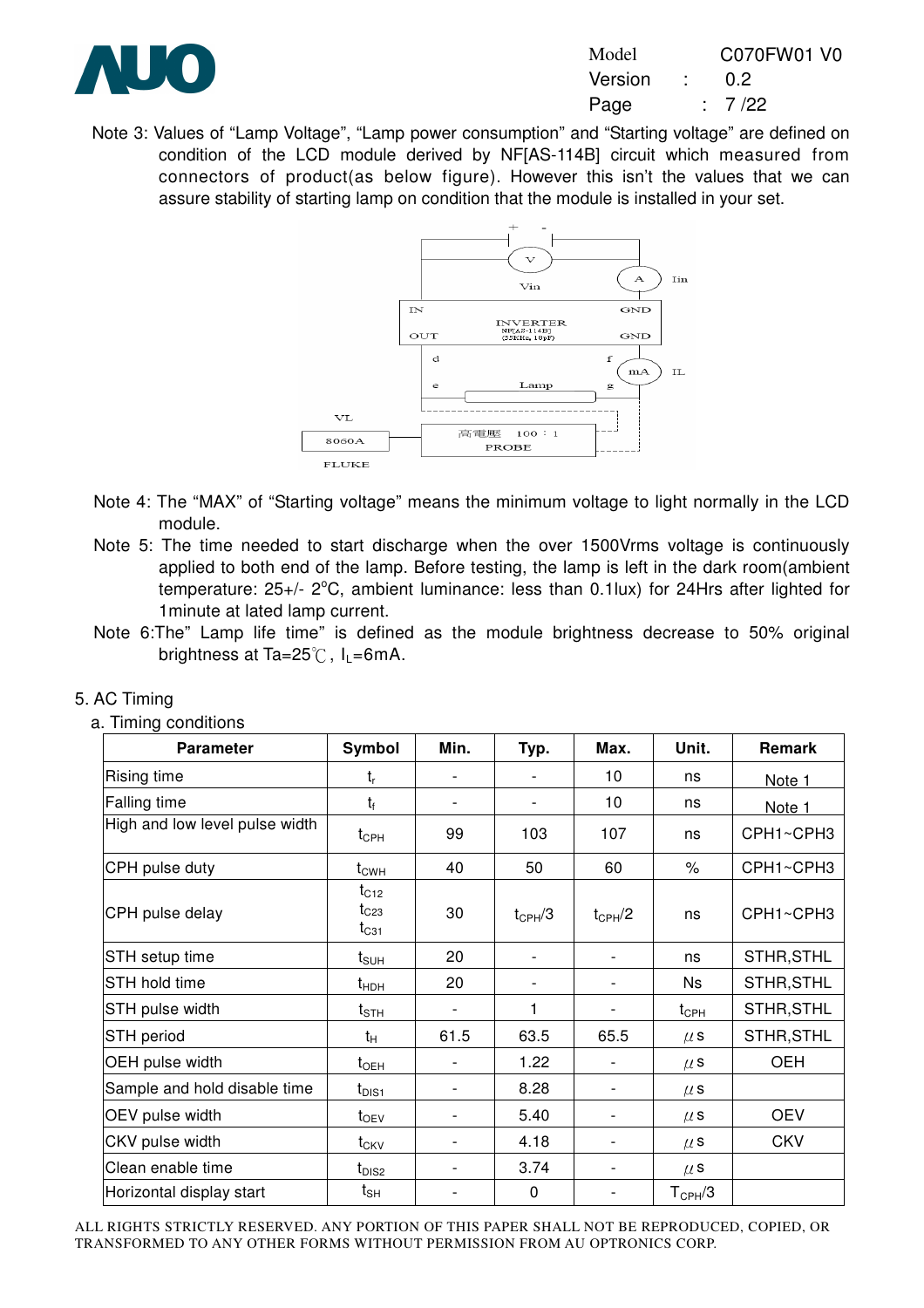| Model   |  | C070FW01 V0 |  |
|---------|--|-------------|--|
| Version |  | 0.2         |  |
| Page    |  | : 8/22      |  |

| Horizontal display<br>timing range | t <sub>DH</sub>              |     | 1440                     |     | $T_{\text{CPH}}/3$ |            |
|------------------------------------|------------------------------|-----|--------------------------|-----|--------------------|------------|
| STV setup time                     | $t_{\scriptstyle\text{SUV}}$ | 400 |                          |     | ns                 | STVL, STVR |
| <b>STV</b> hold time               | t <sub>HDV</sub>             | 400 | $\overline{\phantom{a}}$ |     | ns                 | STVL, STVR |
| STV pulse width                    | $t_{STV}$                    |     |                          |     | tн                 | STVL, STVR |
| Horizontal lines per field         | $t_{\rm V}$                  | 256 | 262                      | 268 | tн                 | Note 2     |
| Vertical display start             | t <sub>sv</sub>              |     | 3                        |     | $t_H$              |            |
| Vertical display timing range      | t <sub>DV</sub>              |     | 234                      |     | $t_H$              |            |
| VCOM rising time                   | $t_{\rm rCOM}$               |     | -                        | 5   | $\mu$ S            |            |
| <b>VCOM</b> falling time           | $t_{\rm fCOM}$               |     |                          | 5   | $\mu$ s            |            |
| VCOM delay time                    | t <sub>DCOM</sub>            |     |                          | 3   | $\mu$ S            |            |
| RGB delay time                     | <b>t</b> <sub>DRGB</sub>     |     | -                        |     | $\mu$ S            |            |

Note 1: For all of the logic signals.

Note 2: Please don't use odd horizontal lines to drive LCD panel for both odd and even field simultaneously.

Note 3: For Partial mode (4:3, side-black)

#### b. Timing diagram

Please refer to the attached drawing, from Fig.2 to Fig.6.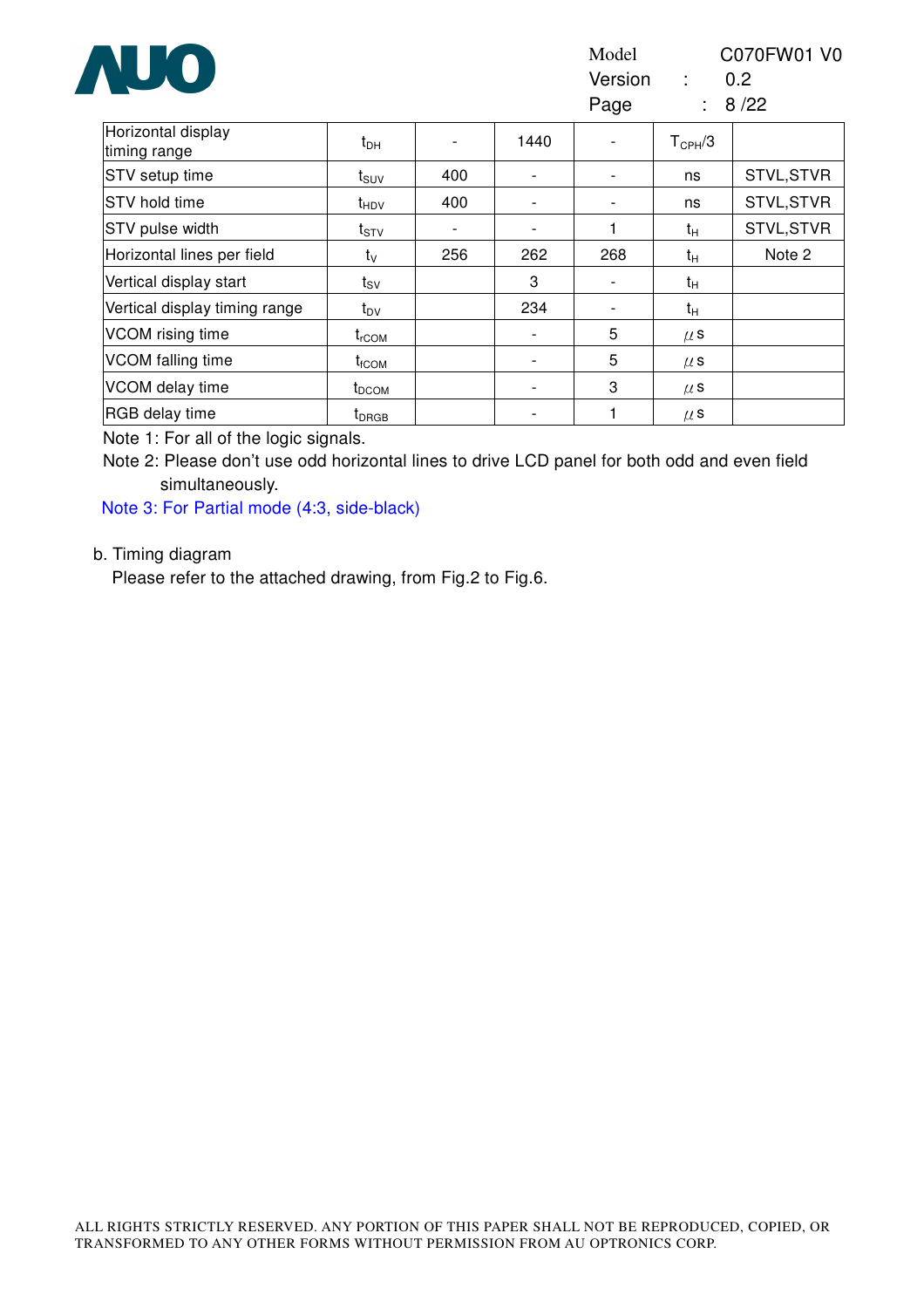

| Model   |  | C070FW01 V0   |  |
|---------|--|---------------|--|
| Version |  | $0.2^{\circ}$ |  |
| Page    |  | 9/22          |  |

#### **5. Power Sequence (Suggestion)**

Sequence for power on/off and Signal on/off



T1  $\leq$  15ms (From 10%\*VCC to 90%\*VCC  $\cdot$  when VCC is Low to High) :  $T2 \leq 10$ ms (From 90%\*VCC to 10%\*VGH  $\cdot$  when VCC is Low to High) :  $T3 \leq 10$ ms (From 90%\*VGH to Video signal  $\overline{y}$  when VGH is Low to High); T4  $\leq$  10ms (From Video signal to 90%\*VGH, when VGH is High to Low); T5  $\leq$  20ms (From 90%\*VCC to 10%\*VCC  $\cdot$  when VCC is High to Low) : T5h $\leq$  25ms (From 90%\*VGH to 10%\*VGH, when VGH is High to Low); T5l  $\leq$  35ms (From 90%\*VGL to 10%\*VGL  $\cdot$  when VGL is Low to High) ;  $T6 \leq 10$ ms (From 10%\*VGH to 90%\*VCC, when VCC is Low to High);  $T7 \geq 0.4$ s (From 10%\*VCC is H $\rightarrow$ L to 10%\*VCC is L $\rightarrow$ H)  $\circ$  $T8 \geq 1.5$ ms (From 10%\*VGL(H->L) to 10%\*VGH (L->H))  $\circ$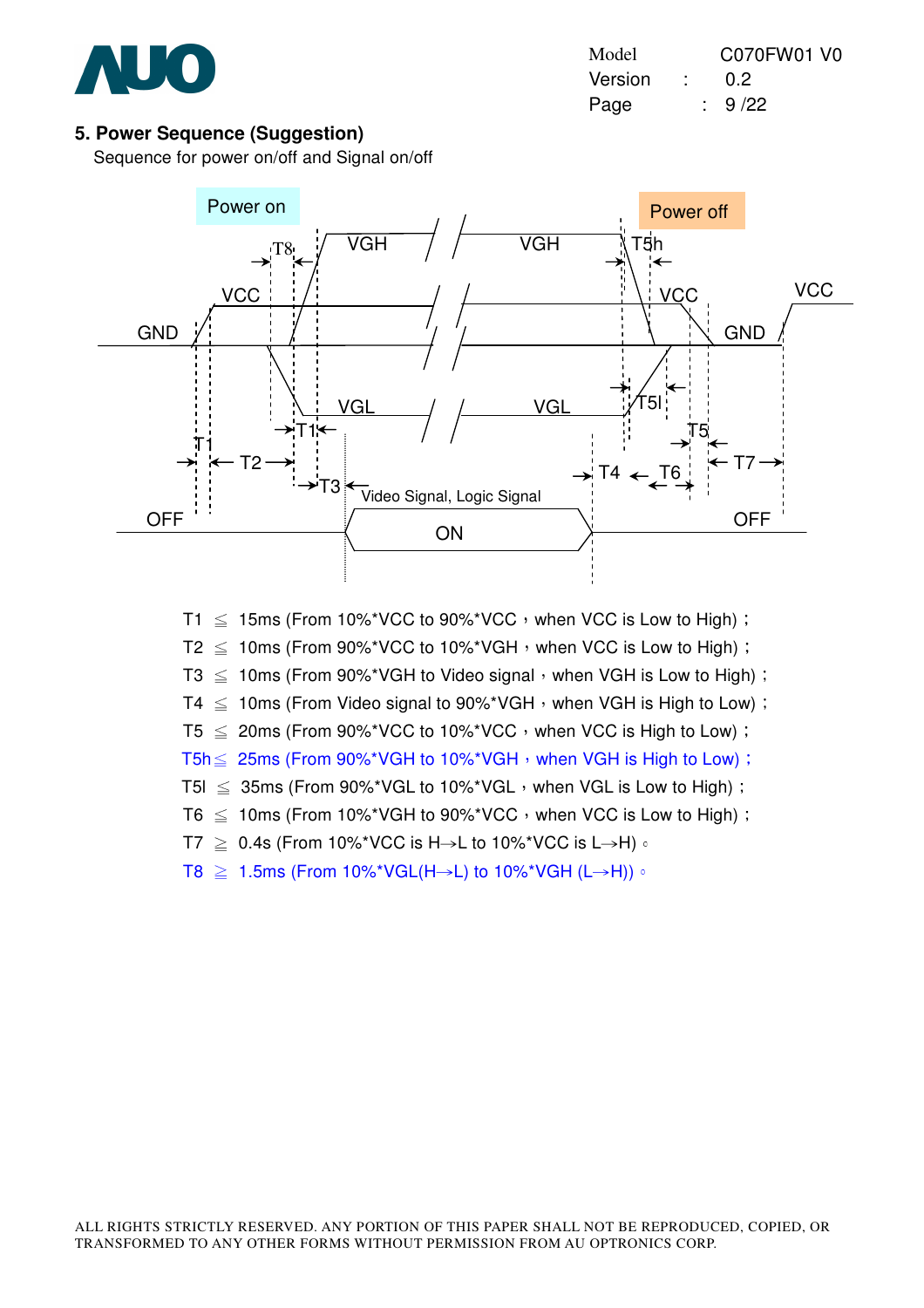

| Model   |  | C070FW01 V0 |  |
|---------|--|-------------|--|
| Version |  | (0.2)       |  |
| Page    |  | 10/22       |  |

#### **C. Optical specification (Note 1, Note 2)**

| Item               |                                              | Symbol    | <b>Condition</b>                           | Min.                          | Typ.                 | Max.         | Unit            | Remark    |
|--------------------|----------------------------------------------|-----------|--------------------------------------------|-------------------------------|----------------------|--------------|-----------------|-----------|
| Response time      | Rise<br>Fall                                 | Tr<br>Τf  | $\theta = 0^{\circ}$                       | -<br>$\overline{\phantom{a}}$ | 12<br>18             | 24<br>36     | ms<br>ms        | Note 3,5  |
| Contrast ratio     |                                              | <b>CR</b> | At optimized<br>Viewing angle              | 200                           | 300                  |              |                 | Note 4, 5 |
| Viewing angle      | Top<br><b>Bottom</b><br>Left<br><b>Right</b> |           | $CR \ge 10$                                | 30<br>50<br>50<br>50          | 40<br>60<br>60<br>60 |              | deg.            | Note 5, 6 |
| Viewing angle      | Top<br><b>Bottom</b><br>Left<br>Right        |           | $CR \ge 5$                                 | 40<br>60<br>60<br>60          | 50<br>70<br>70<br>70 |              | deg.            | Note 5, 6 |
| <b>Brightness</b>  |                                              | $Y_L$     | $I_L = 6mA$ , 25°C                         | 400                           | 500                  |              | $\text{cd/m}^2$ | Note 7    |
| White chromaticity |                                              | X<br>Y    | $\theta = 0^{\circ}$<br>$\theta = 0^\circ$ | 0.26<br>0.28                  | 0.31<br>0.33         | 0.36<br>0.38 |                 | Note 7    |
| <b>NTSC Ratio</b>  |                                              |           | $\theta = 0^{\circ}$                       |                               | 48                   |              | $\frac{9}{6}$   |           |

Note 1 : Ambient temperature =25°C, and lamp current  $I_L = 6$  mArms. To be measured in the dark room. DC/AC inverter driving frequency: 70 kHz.

- Note 2 : To be measured on the center area of panel with a viewing cone of 1<sup>°</sup>by Topcon luminance meter BM-5, after 15 minutes operation.
- Note 3. Definition of response time:

The output signals of photo detector are measured when the input signals are changed from "black" to "white"(falling time) and from "white" to "black"(rising time), respectively. The response time is defined as the time interval between the 10% and 90% of amplitudes. Refer to figure as below.

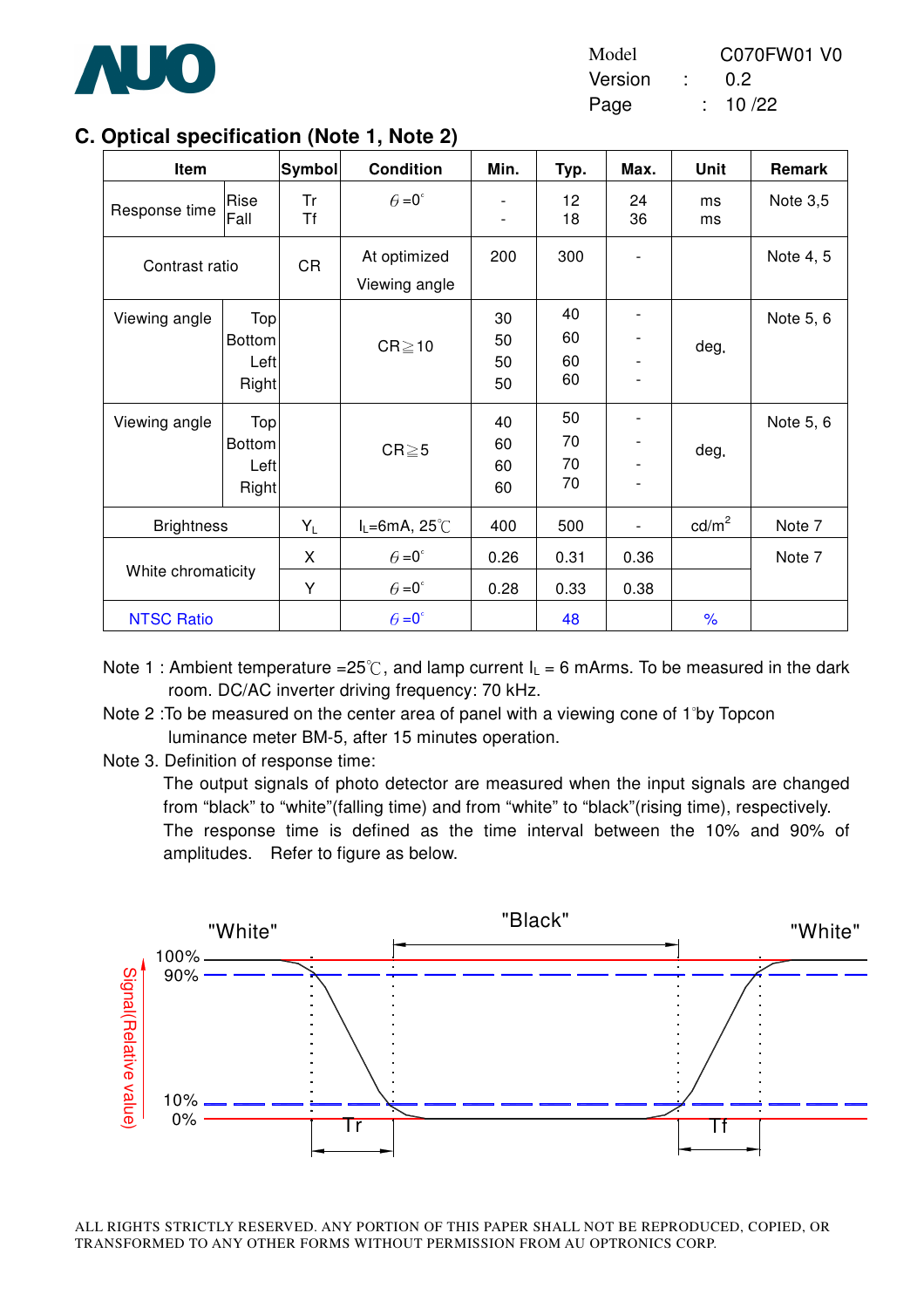

| Model   |  | C070FW01 V0   |  |
|---------|--|---------------|--|
| Version |  | $0.2^{\circ}$ |  |
| Page    |  | : 11/22       |  |

Note 4. Definition of contrast ratio:

Contrast ratio is calculated with the following formula.

Contrast ratio (CR)= Photo detector output when LCD is at "White" state Photo detector output when LCD is at "Black" state

Note 5. White  $Vi = V_{150} + 1.5V$ 

Black Vi= $V_{i50} \pm 2.0V$ 

" $\pm$ " means that the analog input signal swings in phase with  $V_{COM}$  signal.

" $\overline{+}$ " means that the analog input signal swings out of phase with V<sub>COM</sub> signal.

 $V_{150}$ : The analog input voltage when transmission is 50%

The 100% transmission is defined as the transmission of LCD panel when all the input terminals of module are electrically opened.

Note 6. Definition of viewing angle, Refer to figure as below.



Note 7. Measured at the center area of the panel when all the input terminals of LCD panel are electrically opened.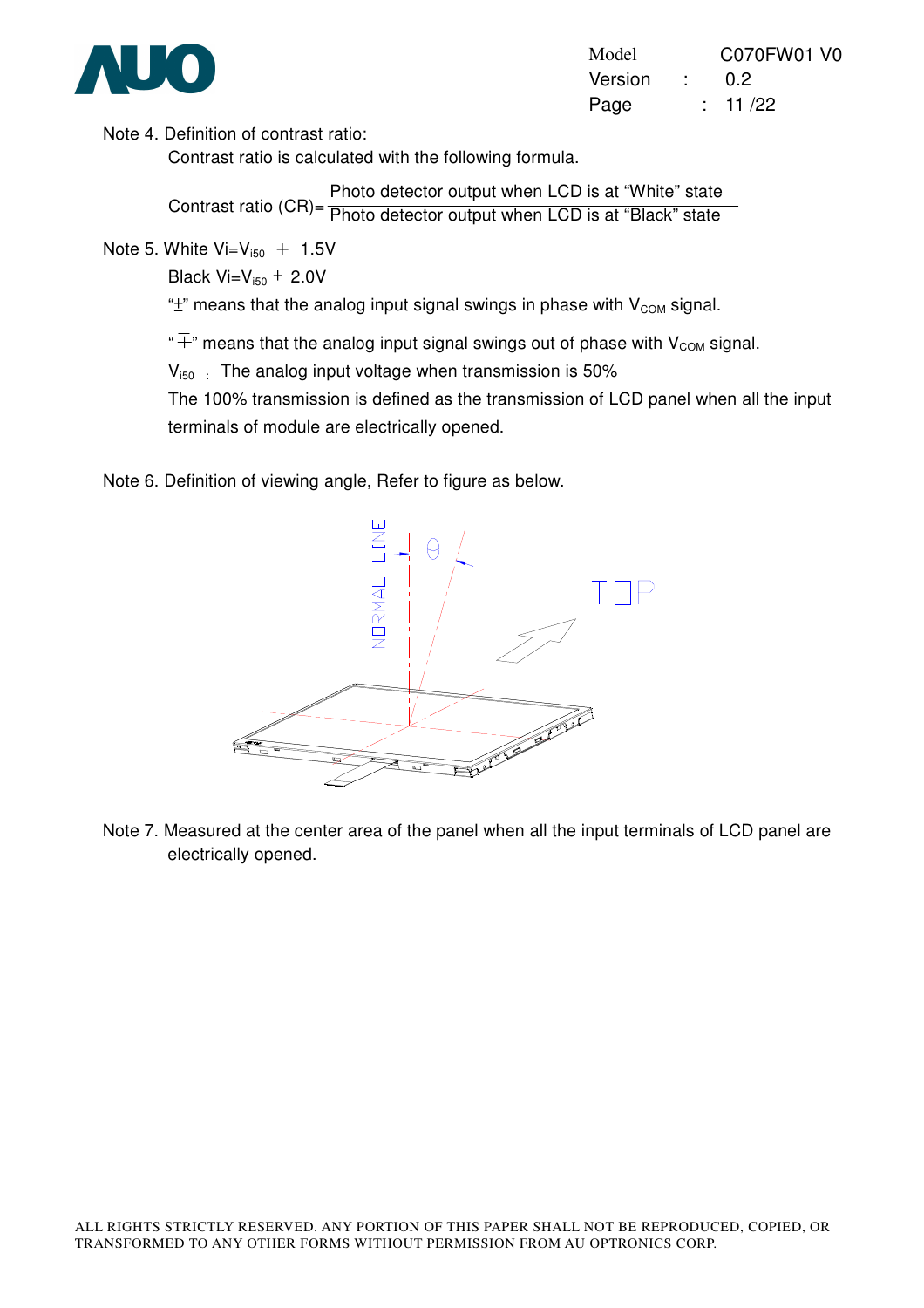

#### **D. Reliability test items(Note 3):**

| No.            | <b>Test items</b>                  | <b>Conditions</b>                                     |                                  | <b>Remark</b>               |
|----------------|------------------------------------|-------------------------------------------------------|----------------------------------|-----------------------------|
| $\mathbf{1}$   | High temperature storage           | Ta= 95℃                                               | 240Hrs                           |                             |
| $\overline{2}$ | Low temperature storage            | Ta= -40℃                                              | 240Hrs                           |                             |
| 3              | High temperature operation         | Tp= $85^{\circ}$ C                                    | 240Hrs                           |                             |
| 4              | Low temperature operation          | Ta= -30 $^{\circ}$ C                                  | 240Hrs                           |                             |
| 5              | High temperature and high humidity | Tp= 60℃, 90% RH                                       | 240Hrs                           | Operation                   |
| 6              | Heat shock                         | -30℃~85℃/200 cycles 1Hrs/cycle                        |                                  | Non-operation               |
| 7              | Electrostatic discharge            | $\pm$ 200V,200pF(0 $\Omega$ ), once for each terminal |                                  | Non-operation               |
|                |                                    | Frequency range                                       | $: 8 - 33.3$ Hz                  | <b>JIS D1601,</b>           |
|                |                                    | <b>Stoke</b>                                          | : 1.3mm                          | $A-10$                      |
| 8              | Vibration                          | Sweep                                                 | : 2.9G, 33.3 ~ 400Hz condition A |                             |
|                |                                    | Cycle                                                 | : 15 minutes                     |                             |
|                |                                    | 2 hours for each direction of X,Z                     |                                  | Note 4                      |
|                |                                    | 4 hours for Y direction                               |                                  |                             |
|                |                                    | 100G, 6ms, $\pm X, \pm Y, \pm Z$                      |                                  | <b>JIS C7021,</b>           |
| 9              | Mechanical shock                   | 3 times for each direction                            |                                  | $A-7$<br><b>Condition C</b> |
|                |                                    | Random vibration:                                     |                                  |                             |
| 10             | Vibration (with carton)            | $0.015G^2$ /Hz from $5 \sim 200Hz$                    |                                  | <b>IEC 68-34</b>            |
|                |                                    | -6dB/octave from 200~500Hz                            |                                  |                             |
| 11             | Drop (with carton)                 | Height: 60cm                                          |                                  | <b>JIS Z0202</b>            |
|                |                                    | 1 corner, 3 edges, 6 surfaces                         |                                  |                             |

Note1: Ta: Ambient temperature.

Note2: Tp: Panel Surface Temperature

Note3: In the standard conditions, there is not display function NG issue occurred. All the cosmetic specification is judged before the reliability stress.

Note 4: Cycle time for vibration is 15 minutes.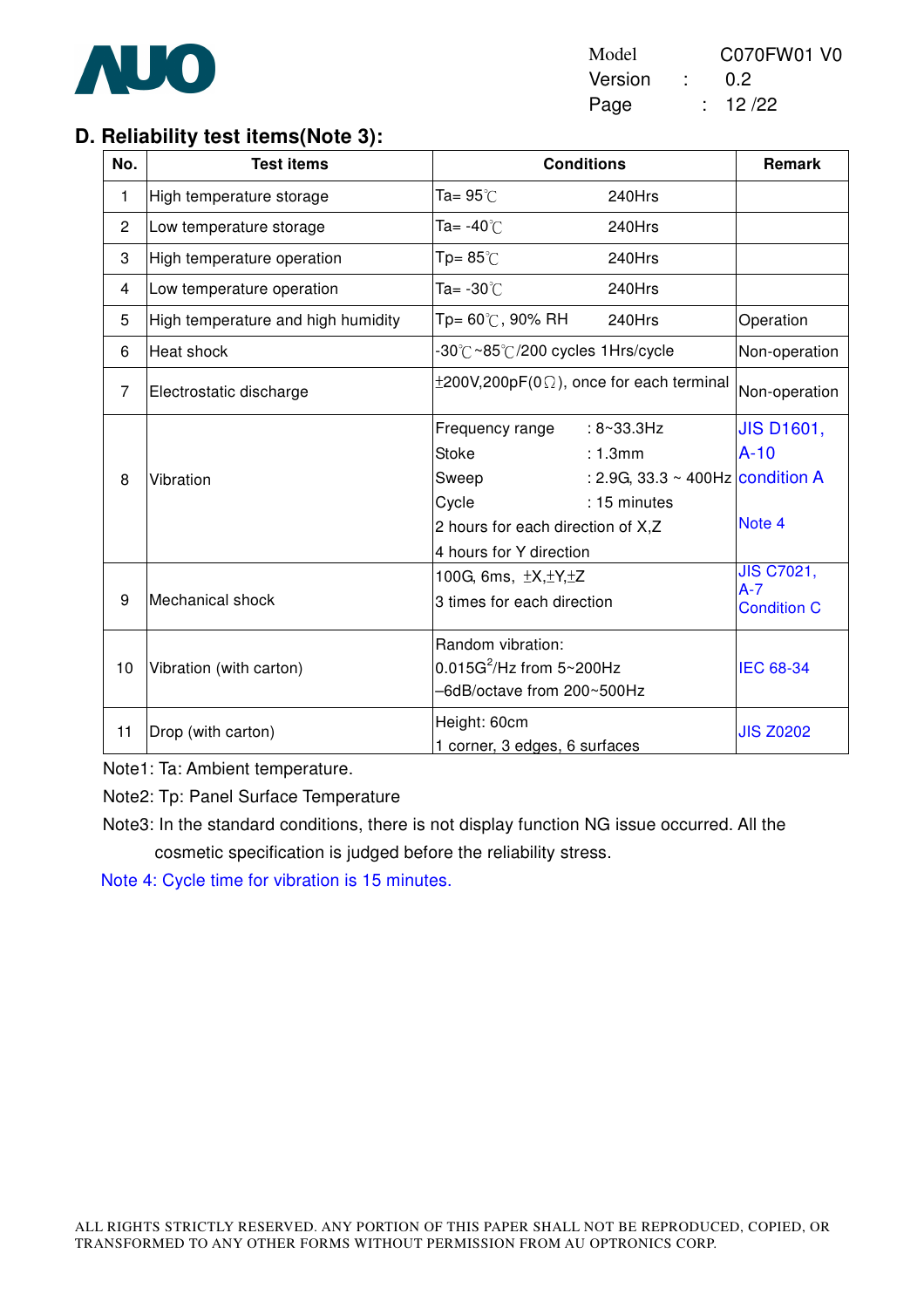

## **E. Packing form**

| Model   |                | C070FW01 V0   |  |
|---------|----------------|---------------|--|
| Version | <b>Part 19</b> | $0.2^{\circ}$ |  |
| Page    |                | : 13/22       |  |

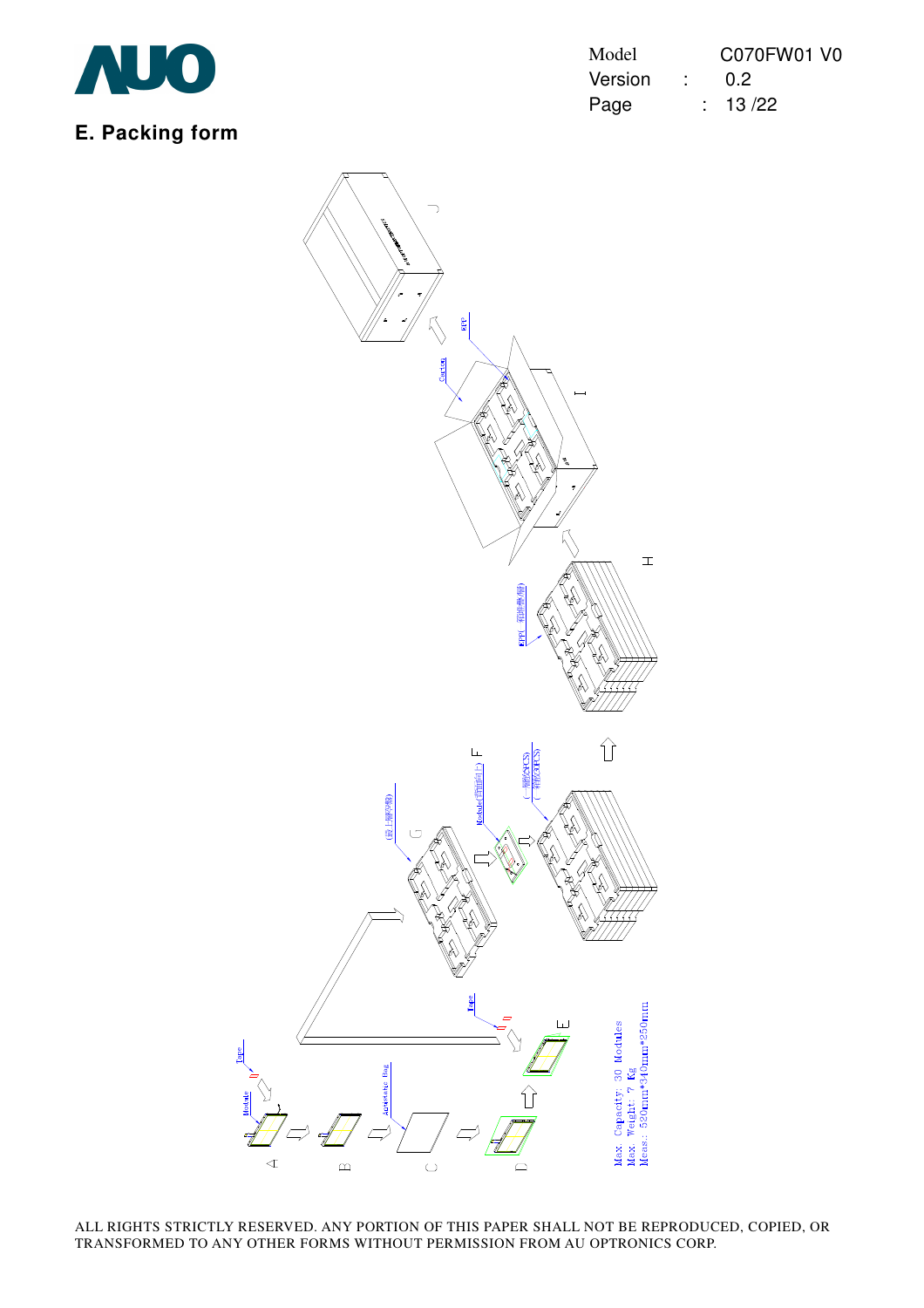

|                                                                                                                          | יוטוטוטי                                                                                                                                                                                                                                                                          | ◡.←        |
|--------------------------------------------------------------------------------------------------------------------------|-----------------------------------------------------------------------------------------------------------------------------------------------------------------------------------------------------------------------------------------------------------------------------------|------------|
|                                                                                                                          | Page                                                                                                                                                                                                                                                                              | 14/22<br>İ |
| JST BHSR-02VS-1                                                                                                          | ន                                                                                                                                                                                                                                                                                 |            |
|                                                                                                                          | <b>SETAIL 8</b><br>SOALE 2,000<br>۹<br>╡<br>Ĕ<br><b>SEE DETAIL</b><br>Photo.5 X (20PMS -1)=12.50<br><b>IU U T N U</b>                                                                                                                                                             |            |
| <b>DAR CODE LABEL</b><br>(JOHN X Smm)<br>Б<br>Е<br>-<br>E                                                                |                                                                                                                                                                                                                                                                                   |            |
| (park swipA)86.88<br>(pained)  eseB)86.88<br> Racetard switter/our<br>E<br>ä<br>[68.19]<br>П                             | $\frac{10}{10}$                                                                                                                                                                                                                                                                   |            |
| Ę<br>164.9(OUTUNE DIMENSION)<br>156.08(BEZEL GEENING)<br>154.08/445w Anal)                                               | 4.SCREW SIZE: M2x1.5mm(PITCH:0.4mm)<br>5.Recommend screw for ground wire fixing , Torque Allowed 2.0 kg-cm Max.<br>1.General talerance is +/-0.3mm.<br>2.The bending radius of FPC should be larger than 0.6mm.<br>3.Connector:JST BHSR-02VS-1.<br>1554005<br><b>EFOX 11</b><br>Ц |            |
| 出路地<br>(zzs)<br>(MAX) Screw<br>FIX TOUCE<br>MOT EXCELD<br>2.0 KG-an<br>M2X1.5mm<br>叵<br>$\blacksquare$<br>璑<br>100520101 | NOTES:                                                                                                                                                                                                                                                                            |            |

**Fig.1- Outline dimension of TFT-LCD module(Front Side)** Fig.1- Outline dimension of TFT-LCD module(Front Side)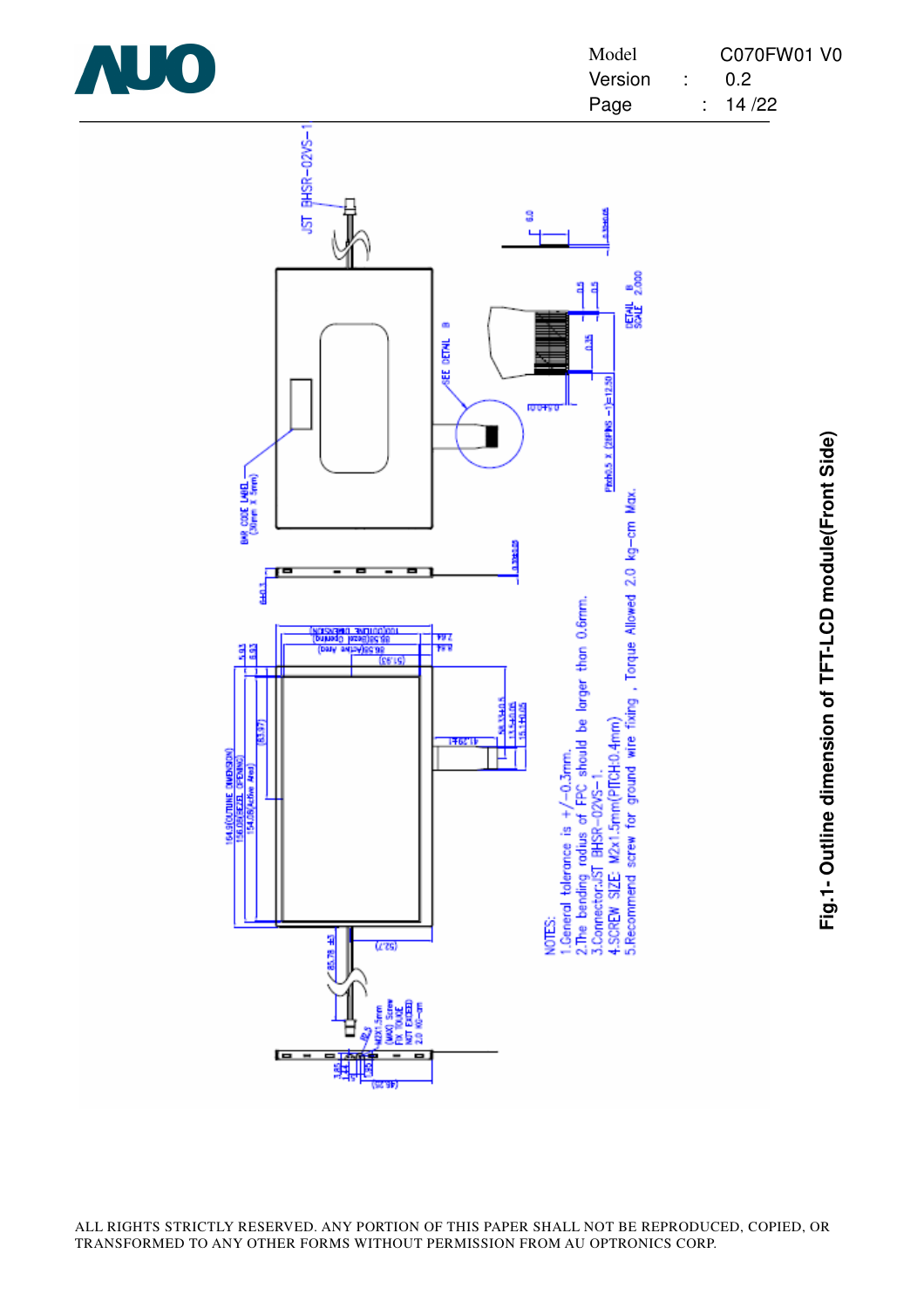

| Model   |  | C070FW01 V0 |  |
|---------|--|-------------|--|
| Version |  | 0.2         |  |
| Page    |  | : 15/22     |  |

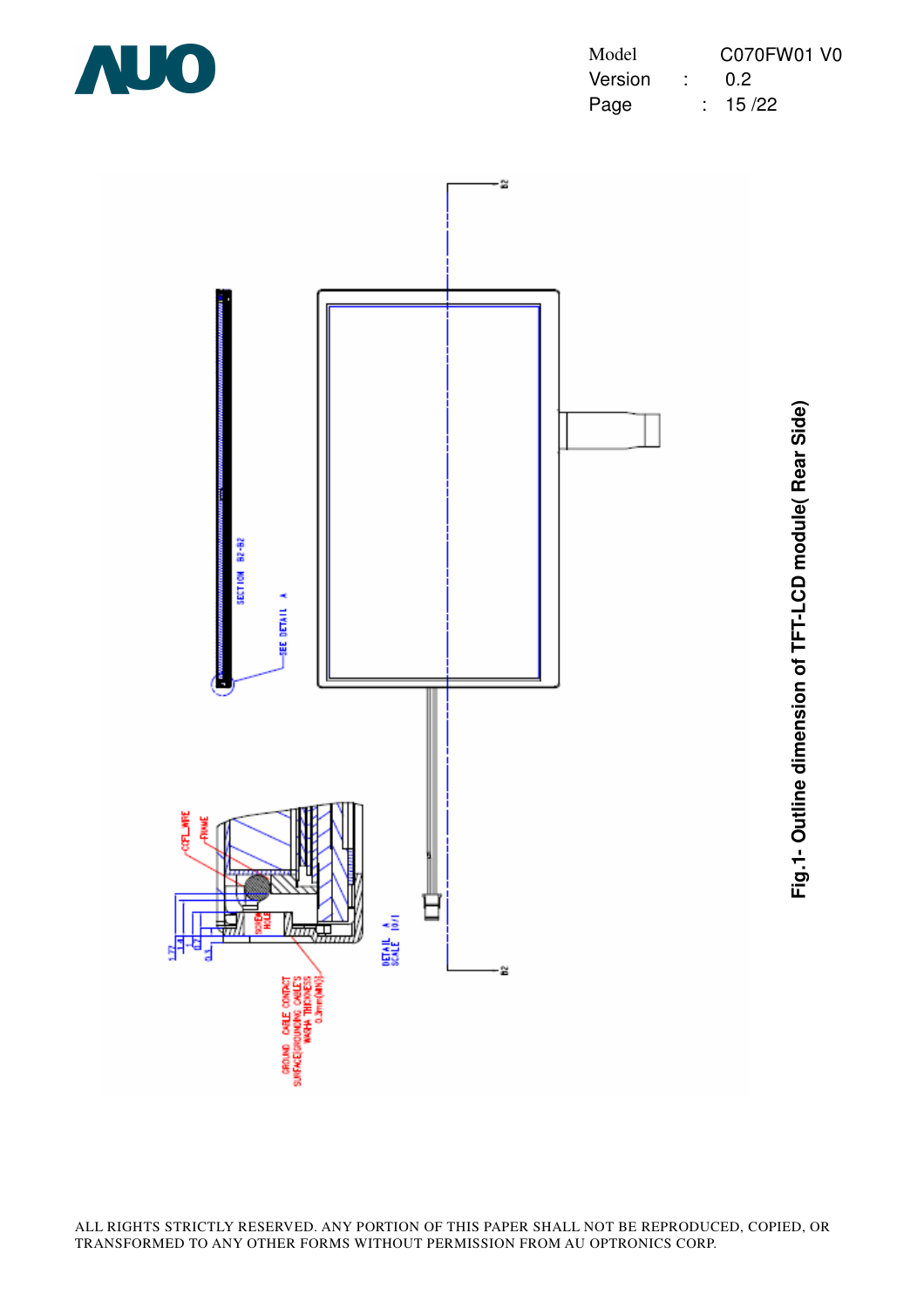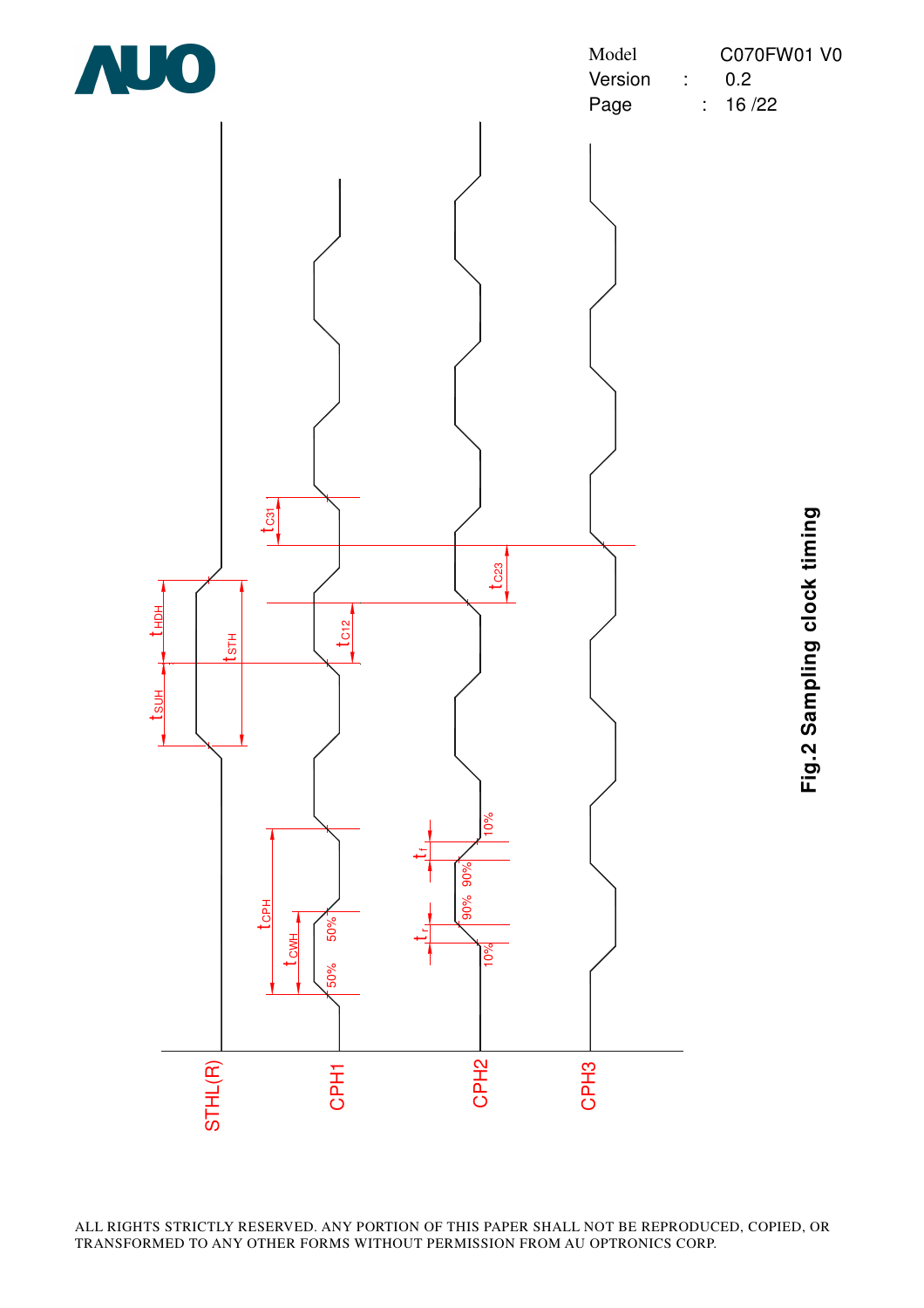

| Model   |  | C070FW01 V0   |  |
|---------|--|---------------|--|
| Version |  | $0.2^{\circ}$ |  |
| Page    |  | : 17/22       |  |



**Fig.3 Horizontal display timing range** Fig.3 Horizontal display timing range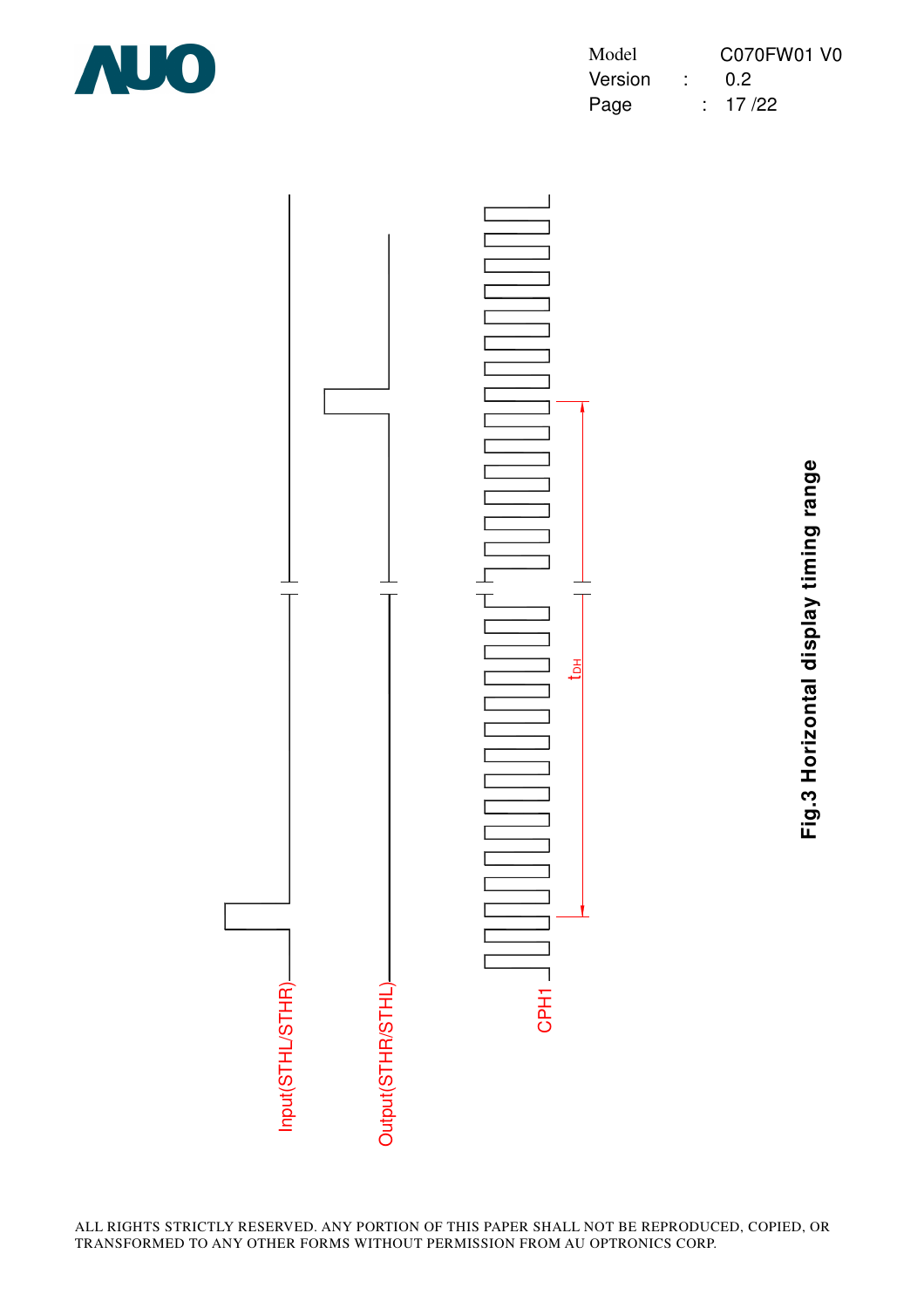

| Model   |  | C070FW01 V0 |  |
|---------|--|-------------|--|
| Version |  | 0.2         |  |
| Page    |  | : 18/22     |  |

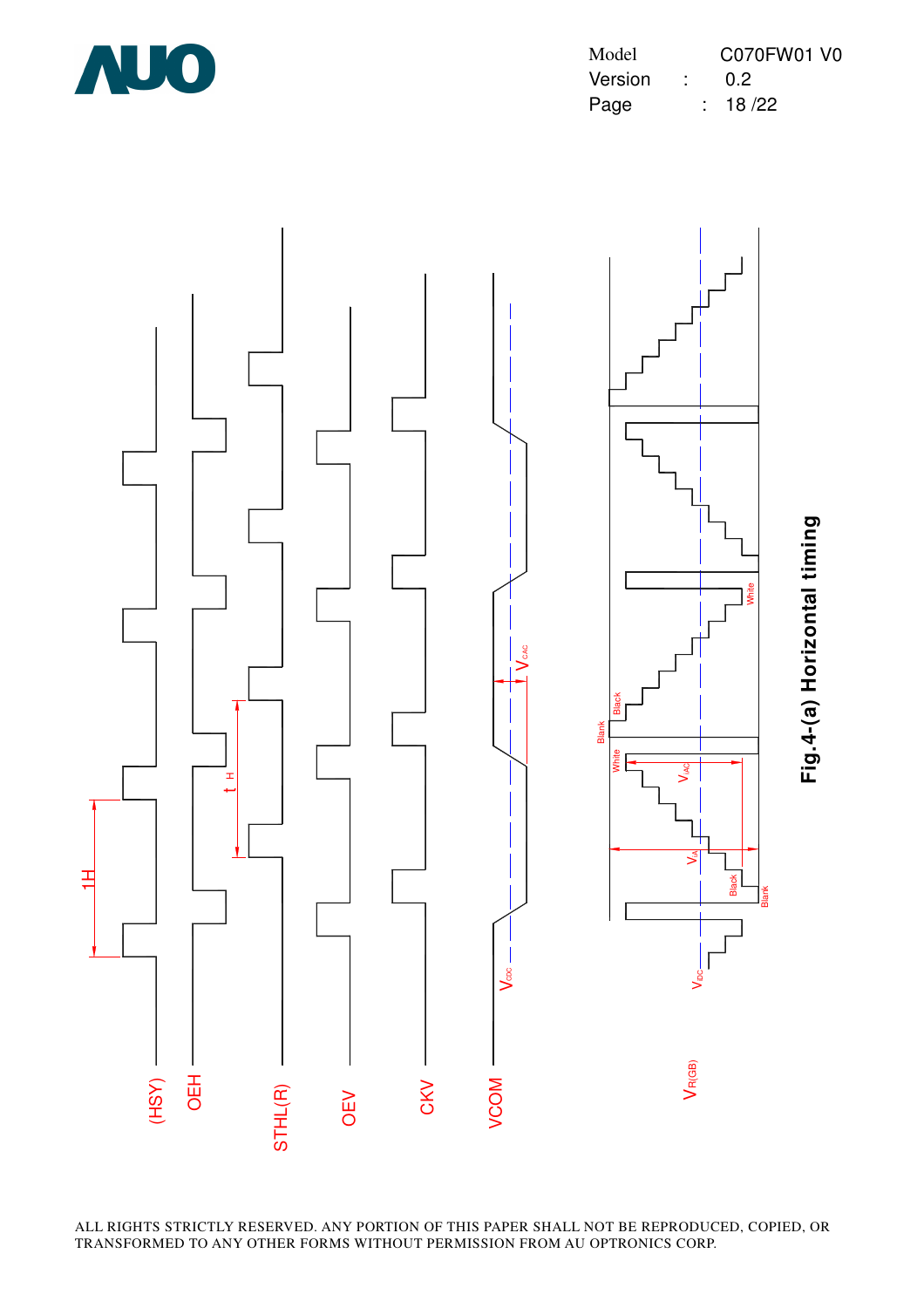

| Model   | C070FW01 V0 |
|---------|-------------|
| Version | 0.2         |
| Page    | : 19/22     |

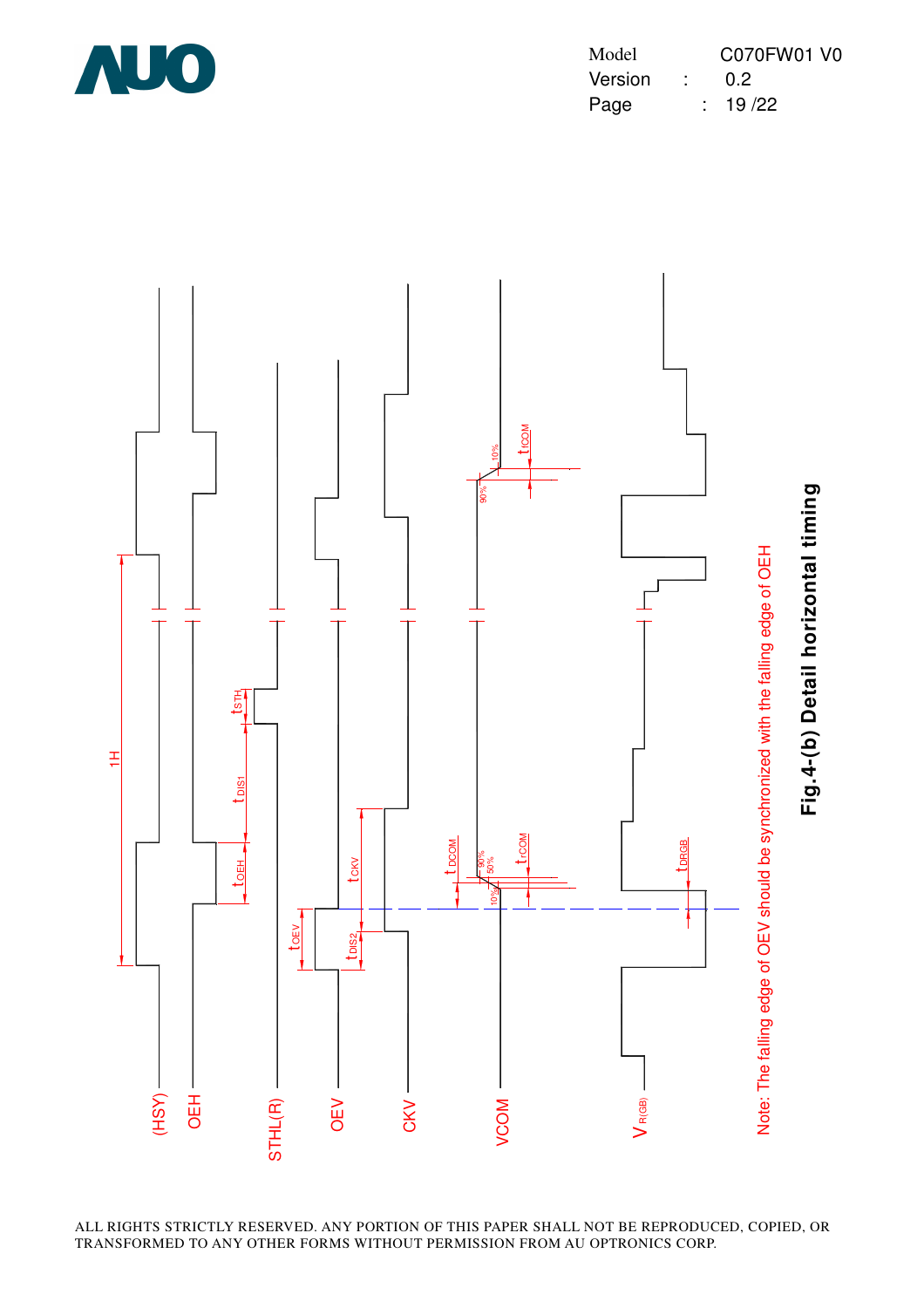

**Fig.5 Vertical shift clock timing** Fig.5 Vertical shift clock timing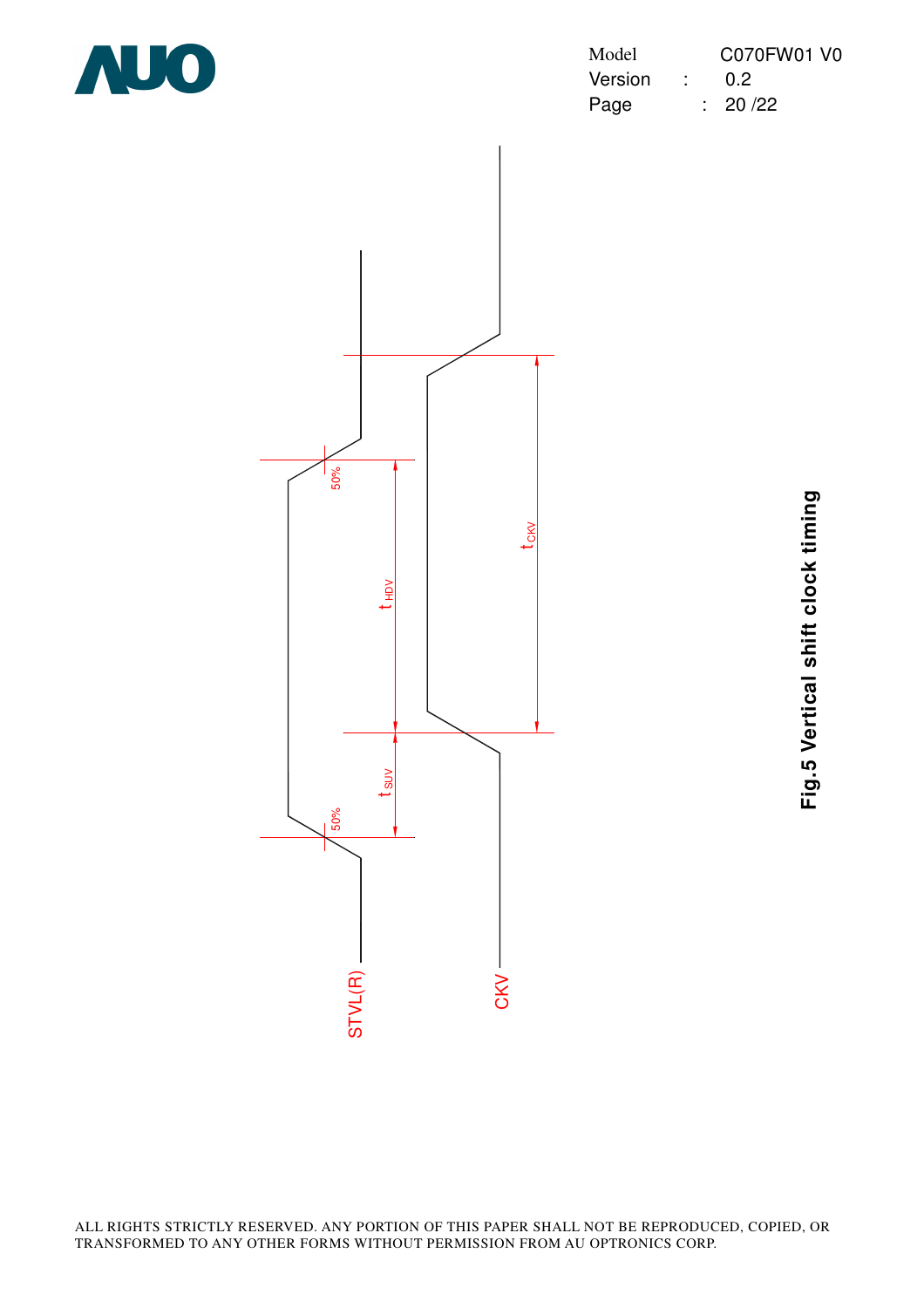

Model C070FW01 V0 Version : 0.2 Page : 21 /22



**Fig.6-(a) Vertical timing (From up to down)** Fig.6-(a) Vertical timing (From up to down)